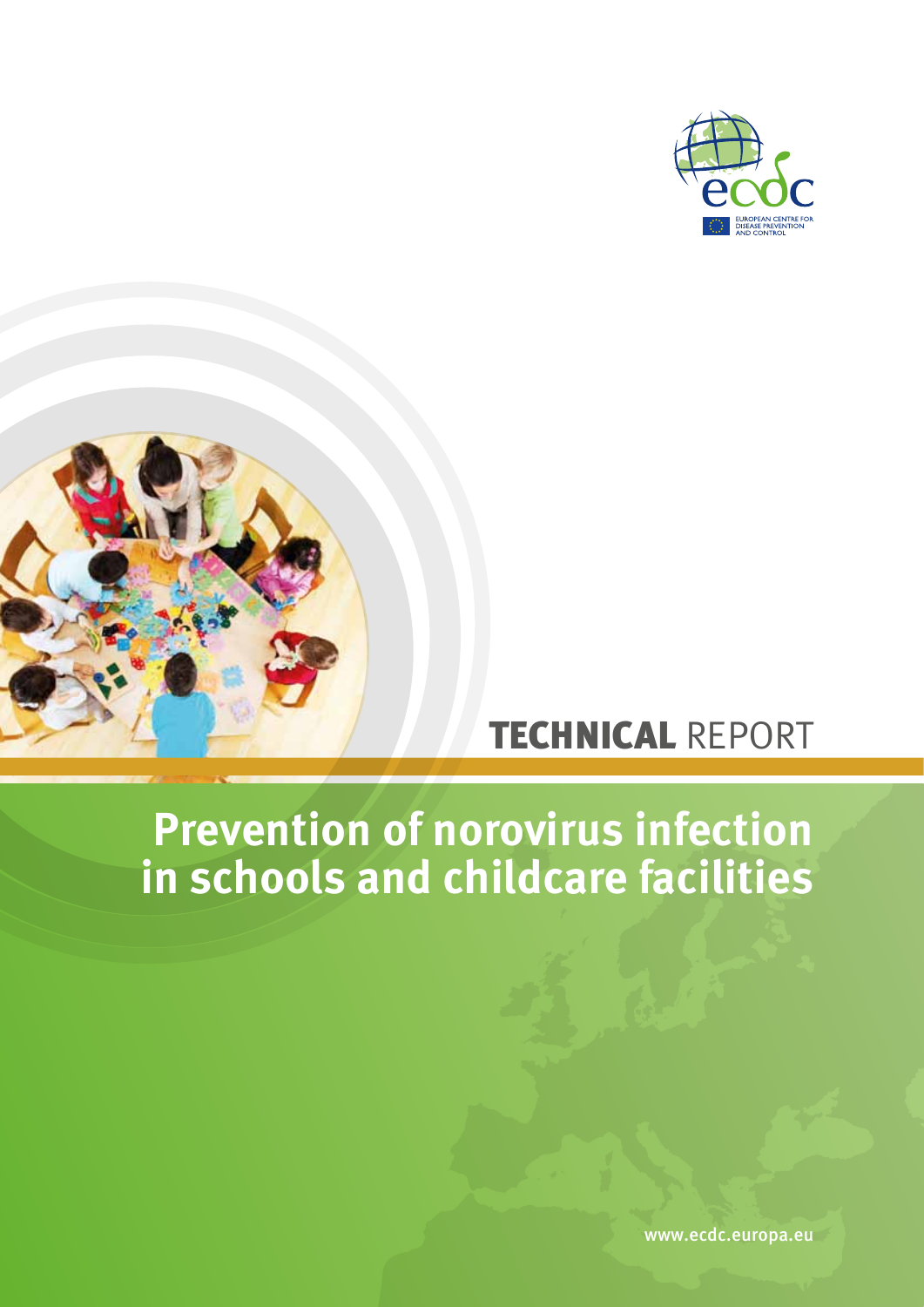**ECDC** TECHNICAL REPORT

**Prevention of norovirus infection in schools and childcare facilities**

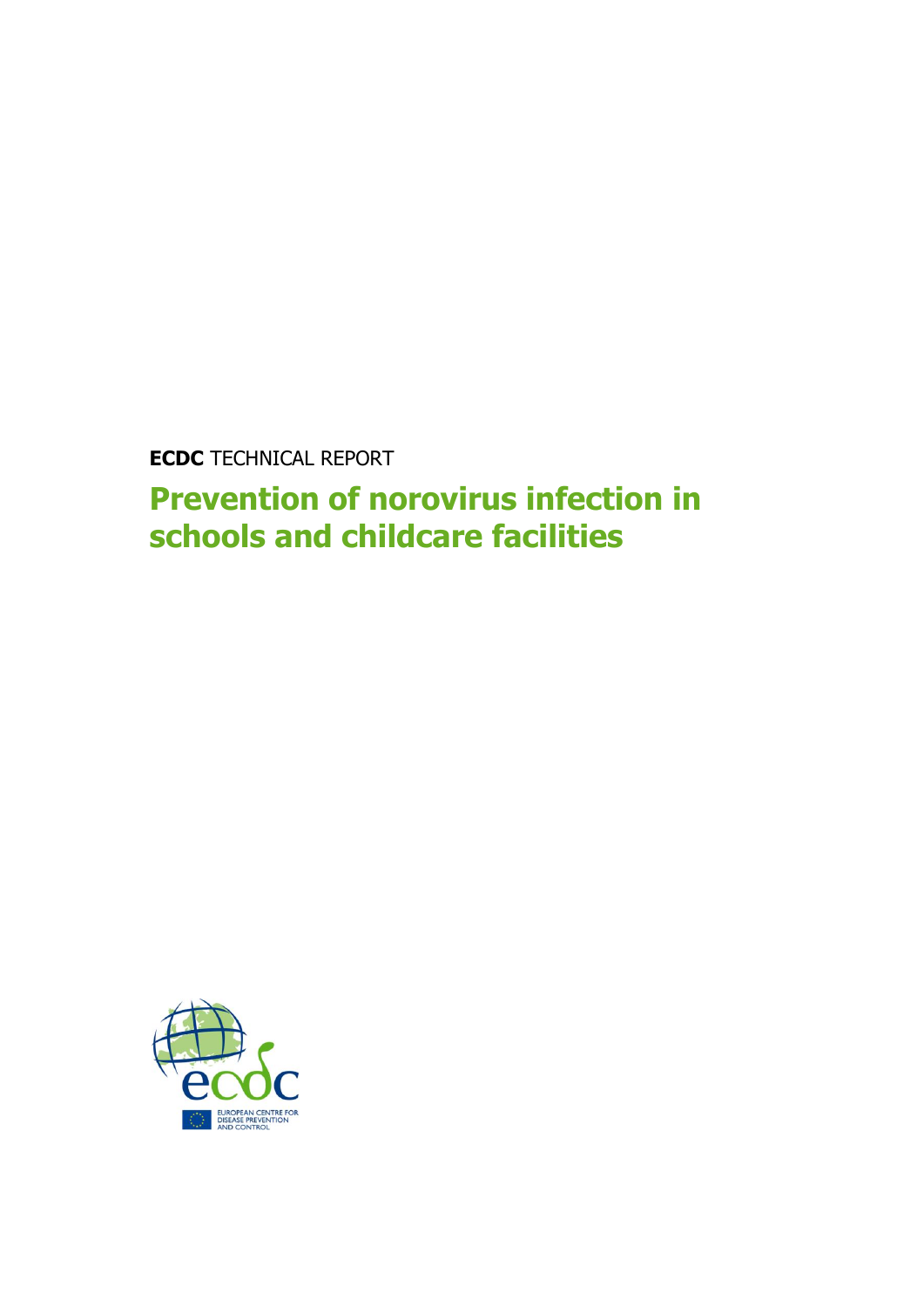This report was commissioned by the Food- and Waterborne Diseases and Zoonoses programme of the European Centre for Disease Prevention and Control (ECDC), coordinated by Dr Andreas Jansen, and produced by Bazian Ltd.

A public consultation on this technical report was opened on ECDC's website from 12 July to 31 August 2012. Information about the public consultation was broadly communicated to stakeholders.

Suggested citation: European Centre for Disease Prevention and Control. Prevention of norovirus infection in schools and childcare facilities. Stockholm: ECDC; 2013.

Stockholm, July 2013 ISBN 978-92-9193-490-4 doi 10.2900/87355 Catalogue number TQ-02-13-218-EN-C

© European Centre for Disease Prevention and Control, 2013 Reproduction is authorised, provided the source is acknowledged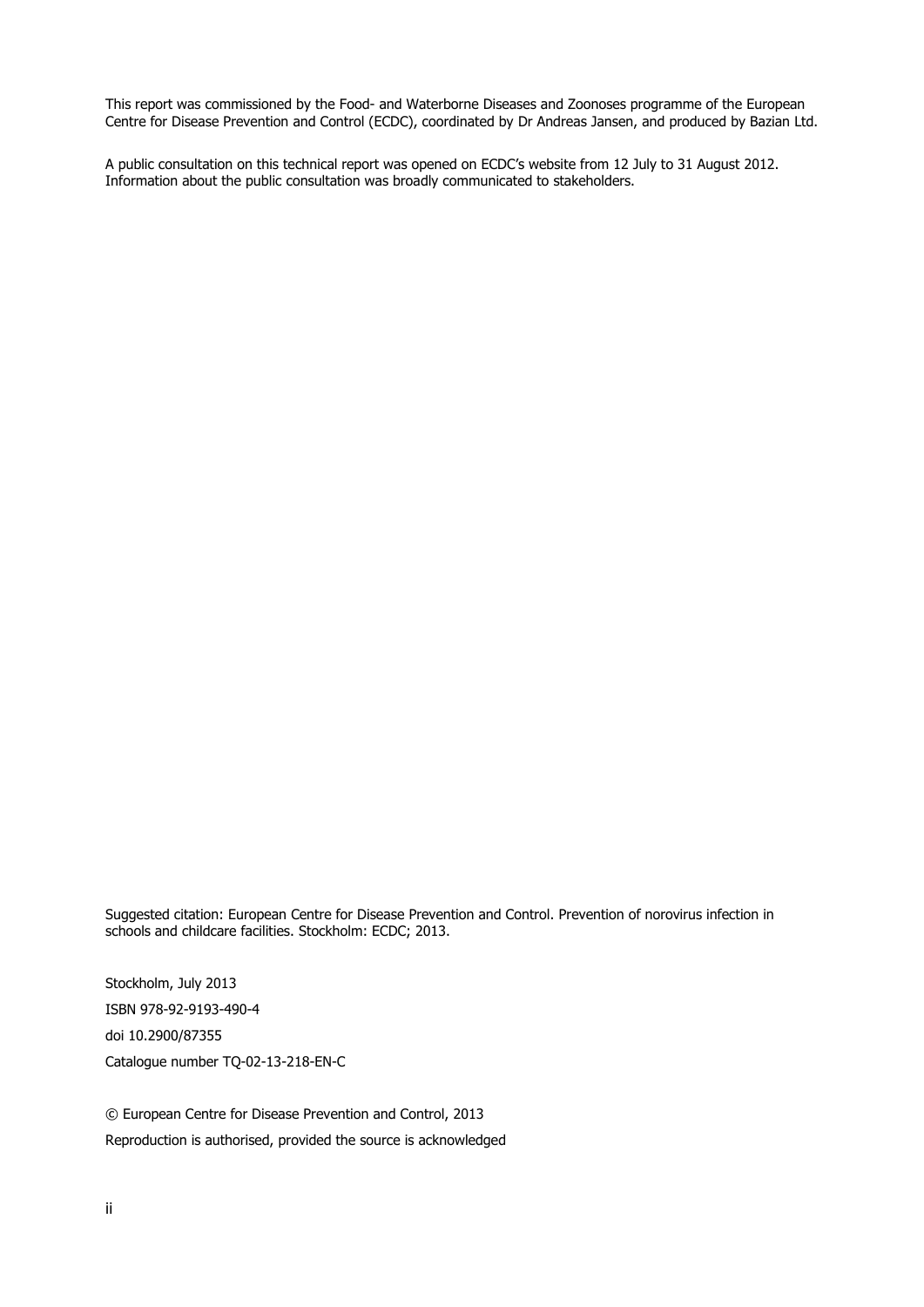## **Contents**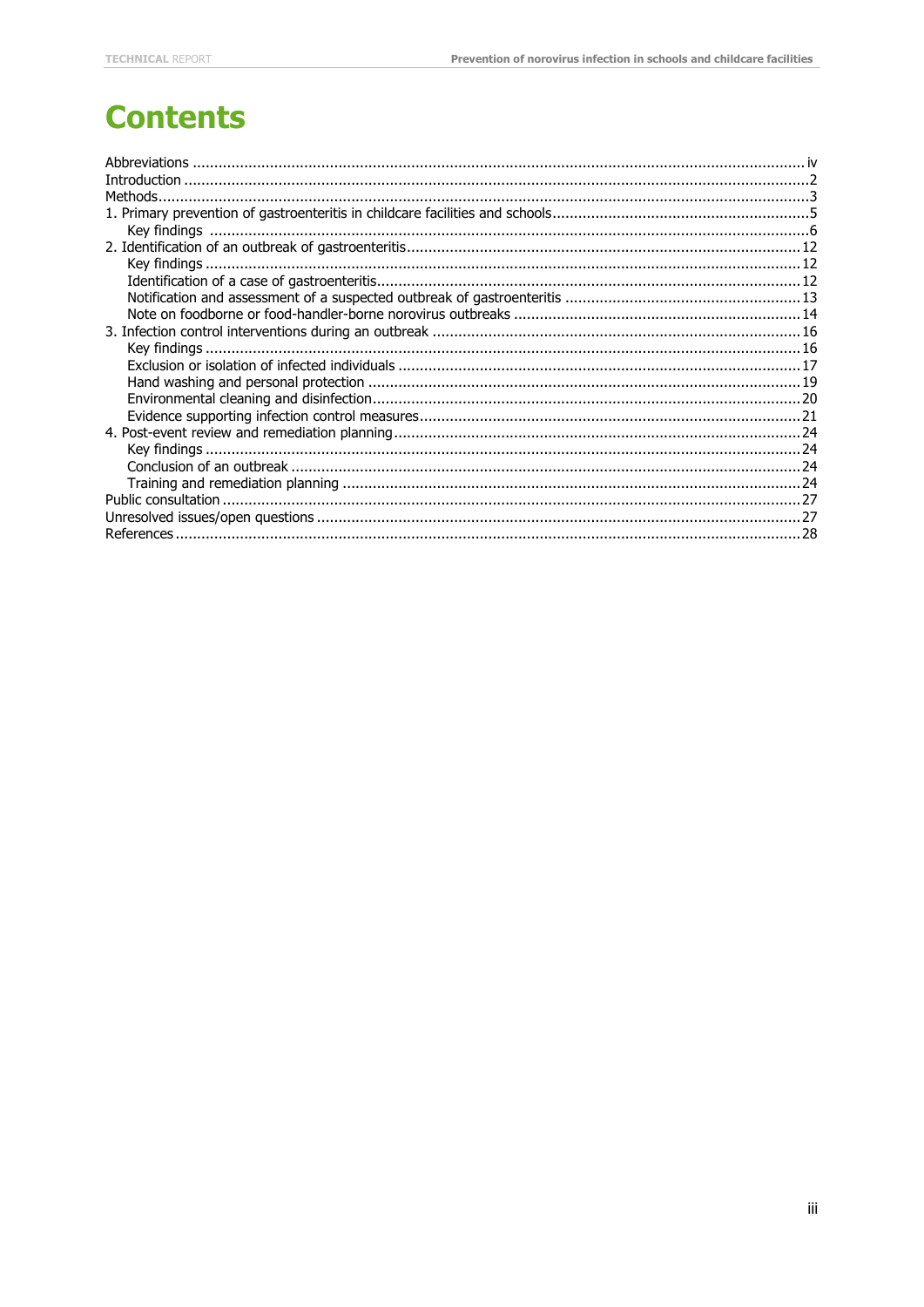## <span id="page-4-0"></span>**Abbreviations**

| <b>CDC</b>   | United States Centers for Disease Control and Prevention |
|--------------|----------------------------------------------------------|
| <b>CDNA</b>  | Communicable Disease Network Australia                   |
| CE.          | Conformité Européenne                                    |
| <b>ELISA</b> | Enzyme-linked immunosorbent assay                        |
| EU           | European Union                                           |
| <b>FBVE</b>  | Foodborne Viruses in Europe Network                      |
| <b>FCV</b>   | Feline calicivirus                                       |
| <b>HACCP</b> | Hazard Analysis and Critical Control Point System        |
| <b>HPS</b>   | <b>Health Protection Scotland</b>                        |
| MCA          | Maritime and Coastguard Agency                           |
| <b>NHMRC</b> | Australian National Health and Medical Research Council  |
| NoV          | <b>Norovirus</b>                                         |
| <b>PHE</b>   | Public Health England                                    |
| <b>PPF</b>   | Personal protective equipment                            |
| <b>RCP</b>   | Royal College of Physicians                              |
| <b>RCT</b>   | Randomised controlled trial                              |
| <b>RNA</b>   | Ribonucleic acid                                         |
| RT-PCR       | Reverse transcription-polymerase chain reaction          |
| <b>WHO</b>   | World Health Organization                                |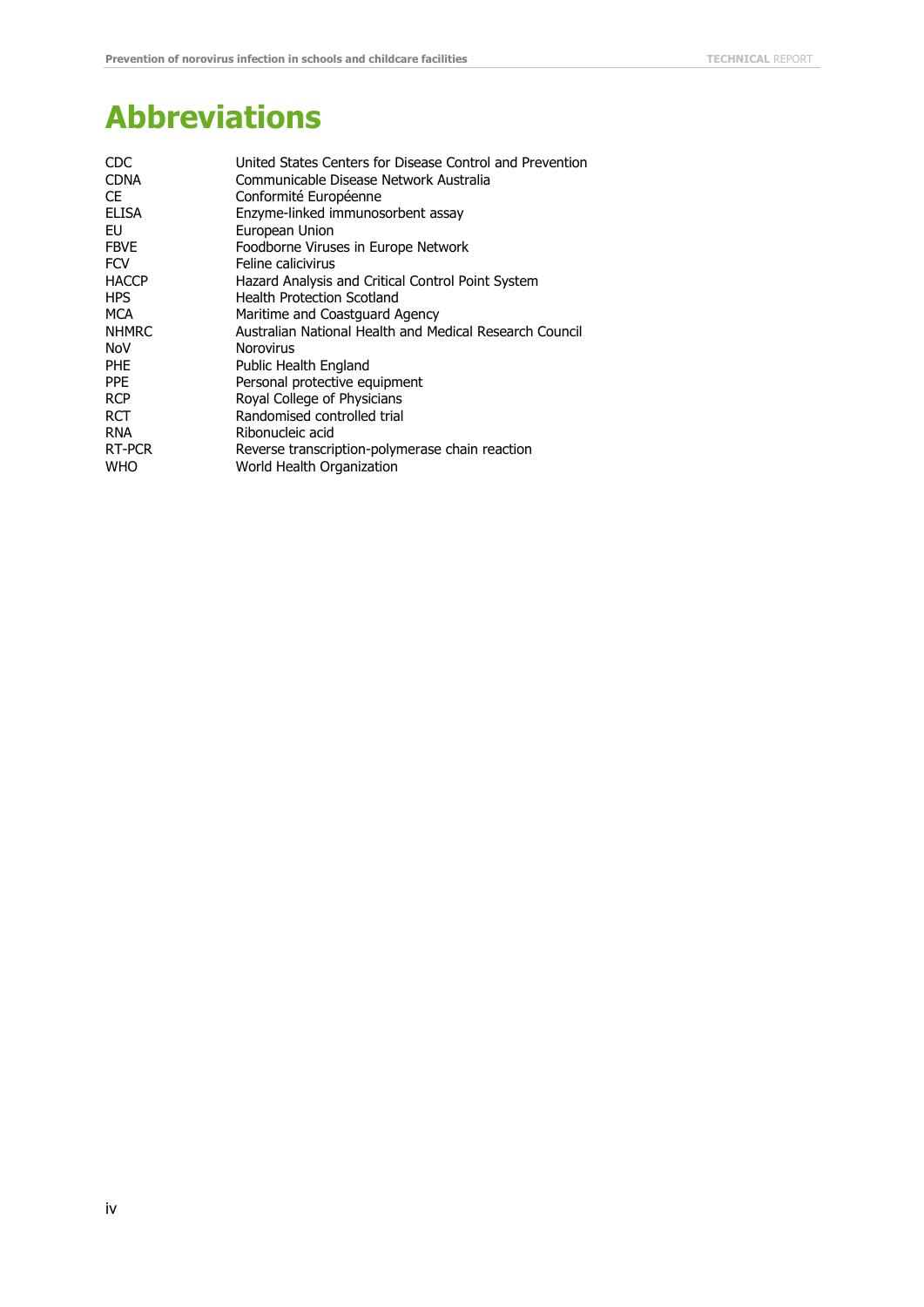## **Executive summary**

The objective of this technical report is to provide guidance for use in the European Union (EU) that synthesises current international quideline recommendations using an ADAPTE<sup>i</sup> methodology, and reviews findings related to the prevention and control of gastroenteritis outbreaks in schools and childcare facilities. The target group of this report is public health institutions at the national and local level involved in health promotion and education.

The particular focus of the report is on norovirus, which is of major public health importance. It is one of the most common causes of childhood gastroenteritis and with epidemiological characteristics that promote a high rate of infectivity and transmission. The report also aims to contribute to identifying the key facts that can support message development for the implementation of health communication activities in childcare settings. Providing diagnostic guidance for norovirus was not within the scope of this work.

The report is divided into four sections outlining:

- primary prevention measures to be taken to prevent gastroenteritis outbreaks in school and childcare settings
- action to be taken upon an outbreak of gastroenteritis (norovirus or otherwise)
- key infection control measures to be taken during an outbreak
- action to be taken at the conclusion of an outbreak, including training and remediation planning.

Validation of the guidance has been done by internal review, external (peer) review, and an expert panel meeting held in Stockholm in December 2011. Following consultation, any additional documents or information, including regional protocols, that were referred to us during the peer review process, were reviewed to ensure that the information contained within this report was broadly consistent with that of other sources.

The evidence base surrounding infection control interventions to prevent and control outbreaks of gastroenteritis, in particular norovirus, in childcare facilities is fairly limited. No systematic reviews or randomised controlled trials that provide firm evidence to support the effectiveness of any infection control measures, including exclusion strategies, hand hygiene or surface cleaning and disinfection were identified. This may reflect the difficulties in ethical approval for such studies, in addition to the relative cost. There are several observational and experimental studies that support the value of hand hygiene methods in preventing the carriage and transfer of infective organisms (washing with soap and water and drying thoroughly); and that ≥70% ethanol hand sanitiser and 1000–5000ppm sodium hypochlorite surface disinfectant are most effective in inactivating norovirus. However, experimental testing has been limited to norovirus surrogates (for example feline calicivirus), and it is not known how truly representative these are of norovirus inactivation.

The majority of recommendations in current international guidelines for infection control in childcare facilities, or control of NoV in non-childcare settings, are therefore based on expert opinion, and wide acceptance as good practice due to knowledge of the epidemiology of norovirus, including its high virulence and infectivity.

i,

i http://www.adapte.org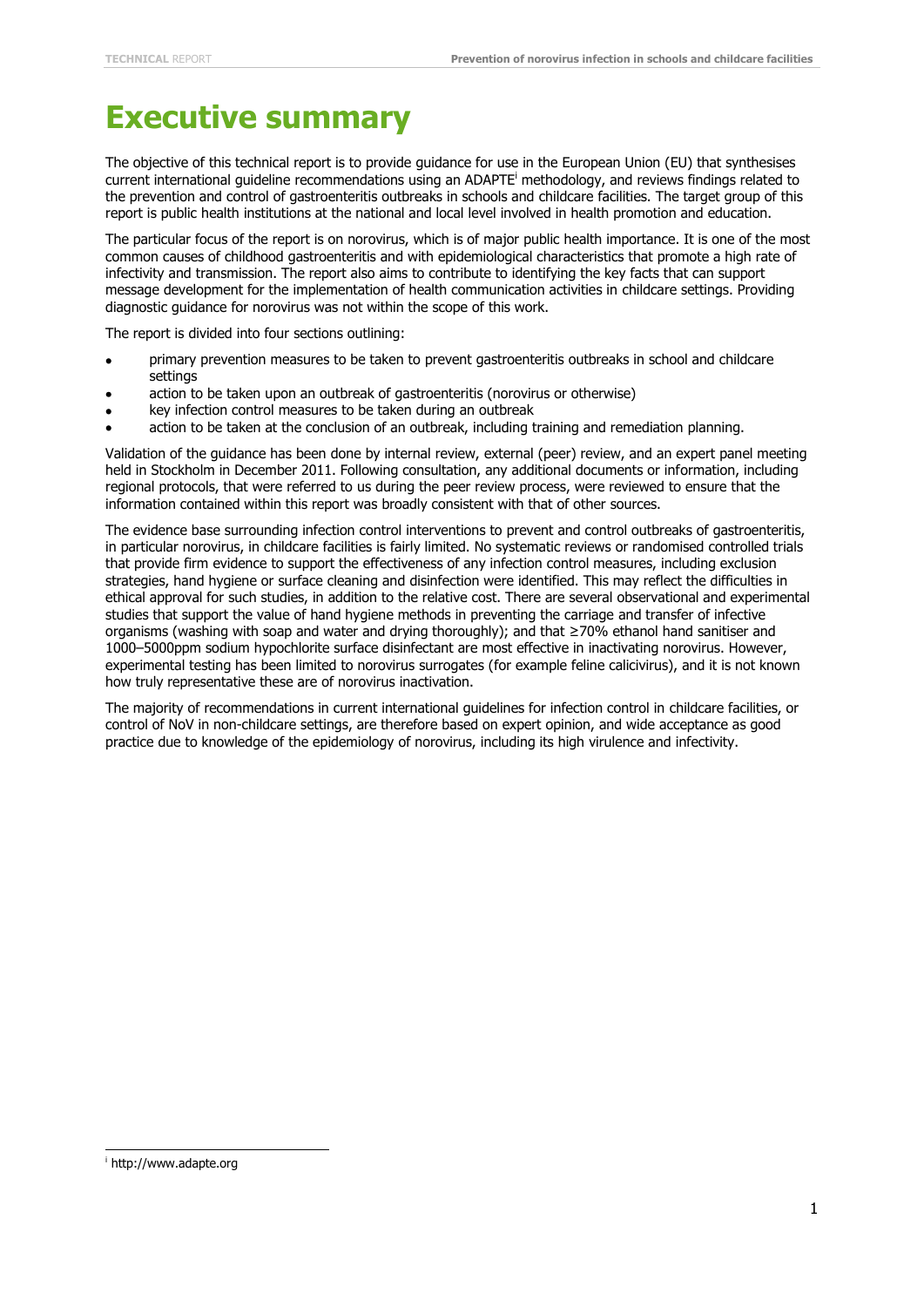## <span id="page-6-0"></span>**Introduction**

Norovirus (NoV), previously referred to as Norwalk-like virus, or small round structured virus is a non-enveloped, single strand ribonucleic acid (RNA) virus of the family *Caliciviridae*, which includes three other genera: sapovirus, lagovirus and vesivirus [1,2]. There are at least five genogroups, with strains GI, GII and GIV being most commonly implicated in human infection. Outbreaks are common, particularly in semi-enclosed environments such as hospitals, residential homes, schools, childcare facilities and cruise ships.

Public Health England (PHE) reports norovirus as the most common cause of infectious gastroenteritis (diarrhoea and vomiting) in England and Wales, and the same is likely true for most other European countries. It was not possible, however, to identify summary national or international data related to the frequency of closure of schools or other childcare facilities due to suspected or confirmed norovirus outbreaks. A systematic review of nosocomial outbreaks filed in the international outbreak database up to 2005 found that 34 of 1 561 outbreaks were due to norovirus, and 15 of these (44%) were associated with closure of a ward/unit, making norovirus the pathogen associated with the highest closure rate of all bacterial and viral nosocomial outbreaks published [3]. The latest data from PHE [4] reported 33 suspected hospital outbreaks of NoV over a one month period in England between May and June 2011, 12 of which were laboratory-confirmed, and 22 of which led to ward closures. In England over the season from week 27 in 2010 to week 24 in 2011, there were 1 123 hospital outbreaks (688 confirmed) and 14 reported prison outbreaks of NoV [4].

Eurosurveillance data report that of 13 countries participating in the foodborne viruses in Europe (FBVE) network, 9 of 11 who responded reported increased NoV outbreaks or case reports in October/November 2006, compared to the same period in 2004 and 2005 [5]. The majority of NoV isolates have belonged to the genotype GII.4, which has been predominant globally in recent years [1]; although, over longer periods of time there is expected to be variation in the predominant genotype.

A 2008 systematic review by Patel et al.[6] reviewed all articles assessing the prevalence of NoV among sporadic cases of diarrhoea, with studies stratified according to location of care (community for mild-moderate diarrhoea and secondary care for severe presentations). In 13 community-based studies (eight studies in children aged 0–13 years), the overall proportion of cases with NoV infection (confirmed by reverse transcription-polymerase chain reaction, RT-PCR) was 12% (95% CI 9–15%). In 23 hospital-based studies (19 in children aged <5 years), the pooled prevalence was also 12% (95% CI 10-15%). Prevalence was comparable between industrialised and developing countries. The review estimated that NoV causes 900 000 primary care consultations in children aged <5 years, and 64 000 hospitalisations, making it the second most common cause of severe childhood gastroenteritis following rotavirus [6]. These are likely to be underestimates of the true cross-sectional prevalence of NoV infection in the community at any one time, due to the number of people who do not access medical care.

The prevalence of NoV infection among asymptomatic individuals in the community is also relatively high. A 2010 study by Phillips et al.[7] used data from the 1993–96 Study of Infectious Intestinal Disease in England, which enrolled participants with no recent history of diarrhoea or vomiting. Stool samples from these participants were archived and subsequently re-tested using real-time RT-PCR which is currently the recommended diagnostic technique with the highest sensitivity for NoV detection. Of 2 205 participants, 361 had asymptomatic NoV infection (genogroup II in 78%). The age-adjusted prevalence of asymptomatic NoV infection in England, estimated by standardising against the mid-1992 population estimate, was calculated at 12% (95% CI 11 to 14), with the highest prevalence among those aged <5 years (roughly 20–35%). There was a peak prevalence of asymptomatic carriage of 20% during the winter season of November through to January [7].

The asymptomatic prevalence in this study is higher than that identified in previous studies, which have used the less sensitive technique of gel-based RT-PCR. Real-time RT-PCR itself has a detection limit of roughly 10 [4] NoV particles per gram of stool, and therefore the true prevalence of asymptomatic carriage in the community is predicted to be higher than 12% [7]. The role of asymptomatic infection in the epidemiology of sporadic gastrointestinal illness and outbreaks is unknown.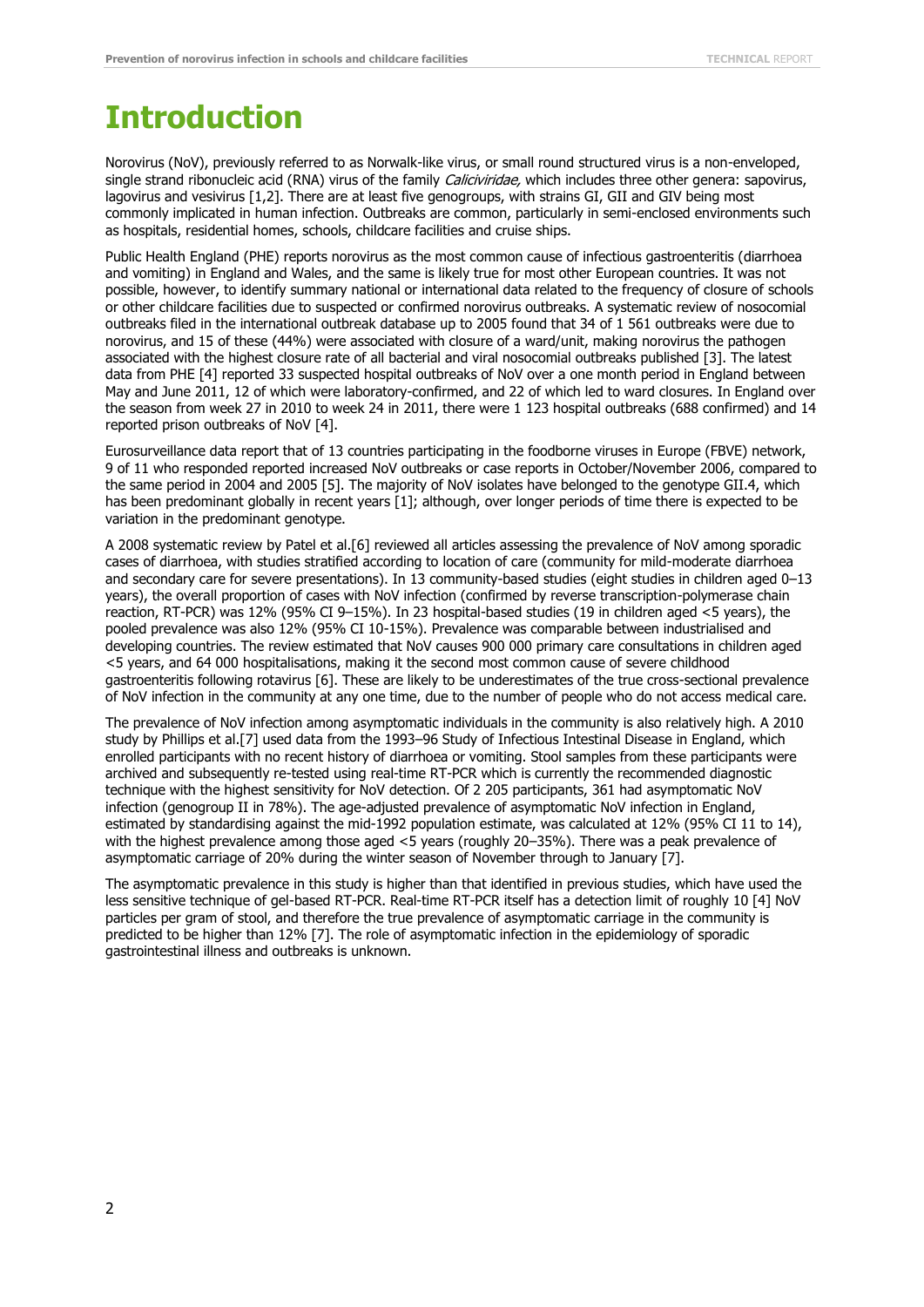## <span id="page-7-0"></span>**Methods**

The approach used for this technical report was a guideline adaptation using modified ADAPTE methodology, supplemented by rapid review of high quality primary research, with the aim of efficiently summarising the interventions that are considered effective at preventing childhood gastroenteritis, and controlling outbreaks that occur in childcare and school settings. Norovirus was used as the indicative organism due to its ease of transmission and high infectivity; interventions that succeed in prevention and containment of norovirus are considered likely to be successful in other gastroenteritic disease outbreaks.

The report aimed to address issues relevant to the infectivity and transmission of norovirus in childcare settings, and appropriate interventions to prevent this. Questions were developed in relevant areas of interest, including:

- the most effective method of hand washing and drying
- the role of alcohol based products/hand sanitisers in child settings
- the use of gloves and personal protective equipment
- locations where hand hygiene facilities should be provided
- appropriate food hygiene and catering standards in childcare settings
- appropriate procedures for nappy changing and disposal, toilet training
- management of soiled clothing/linen
- appropriate cleaning schedule for the school/care centre environment (general and during an outbreak)
- management of spillages of body fluids
- efficacy of disinfectants against norovirus
- appropriate exclusion period for infected children/childcare staff
- closure of school facilities
- appropriate notification of parents
- the focus of remediation planning: interventions with the strongest evidence of efficacy
- the background rate of asymptomatic and symptomatic norovirus infection in the community
- the routes of transmission and sources of recent outbreaks (e.g. person-to-person, foodborne)
- infectivity and period of viral shedding
- how long NoV persists in the environment
- symptoms and signs
- declaration of an outbreak, including definitions and public health action
- primary and secondary attack rates
- specimen collection (i.e. stool) for investigation and confirmative diagnosis

The key findings of the report are summarised at the top of each chapter. The main recommendations have been given an evidence grading. These grading are primarily based on the strength of the underlying evidence used to form these recommendations in the adapted guidelines; and as such they reflect the methodological processes and evidence evaluation of the original guidelines. However, with the exception of the WHO guideline on hand hygiene, and the Royal College of Physicians (RCP) guideline, Infected Food Handlers, the individual guidelines have not provided evidence-based graded recommendations. Therefore, for the majority of these summarised recommendations, the grade given follows our evaluation of the referencing and textual context of the individual guidelines.

The levels of evidence relate to the quality of the underlying evidence base and do not necessarily reflect the importance of a recommendation. The might serve, however, as the evidence-base for national expert panels who also take country-specific circumstances into consideration.

The below grading recommendations have been developed for the purposes of this technical report. It has been developed from the grading systems used in guideline development, with (A) corresponding to a higher level of evidence in which the reader can have more confidence than lower levels. These grades need to be interpreted with caution as a full guideline development process has not been undertaken for this report.

#### **Table 1. Levels of evidence which were used to grade the results of the literature search according to the underlying evidence**

| Levels of evidence (in decreasing order) |                                                                                                                                                                                                                                                                                                                                                             |  |  |
|------------------------------------------|-------------------------------------------------------------------------------------------------------------------------------------------------------------------------------------------------------------------------------------------------------------------------------------------------------------------------------------------------------------|--|--|
| ΙA                                       | Recommendation given by adapted guidance and supported by systematic review of high quality randomised controlled<br>trials (RCTs) or several RCTs without bias                                                                                                                                                                                             |  |  |
| l B                                      | Recommendation given by adapted guidance and supported by consistent results from observational, non-randomised or<br>laboratory studies. Studies may have a moderate risk of bias, use indirect outcomes (e.g. NoV surrogates) or have taken<br>harms into consideration. The category is for less robust body of evidence compared to (A) level evidence. |  |  |
| lC.                                      | Recommendation given by adapted guidance and required by legislation/national standard                                                                                                                                                                                                                                                                      |  |  |
| ID                                       | Recommendation given by adapted guidance and supported by expert opinion or isolated studies and accepted as good<br>practice, but without the consistent evidence base required for (A) or (B) level evidence                                                                                                                                              |  |  |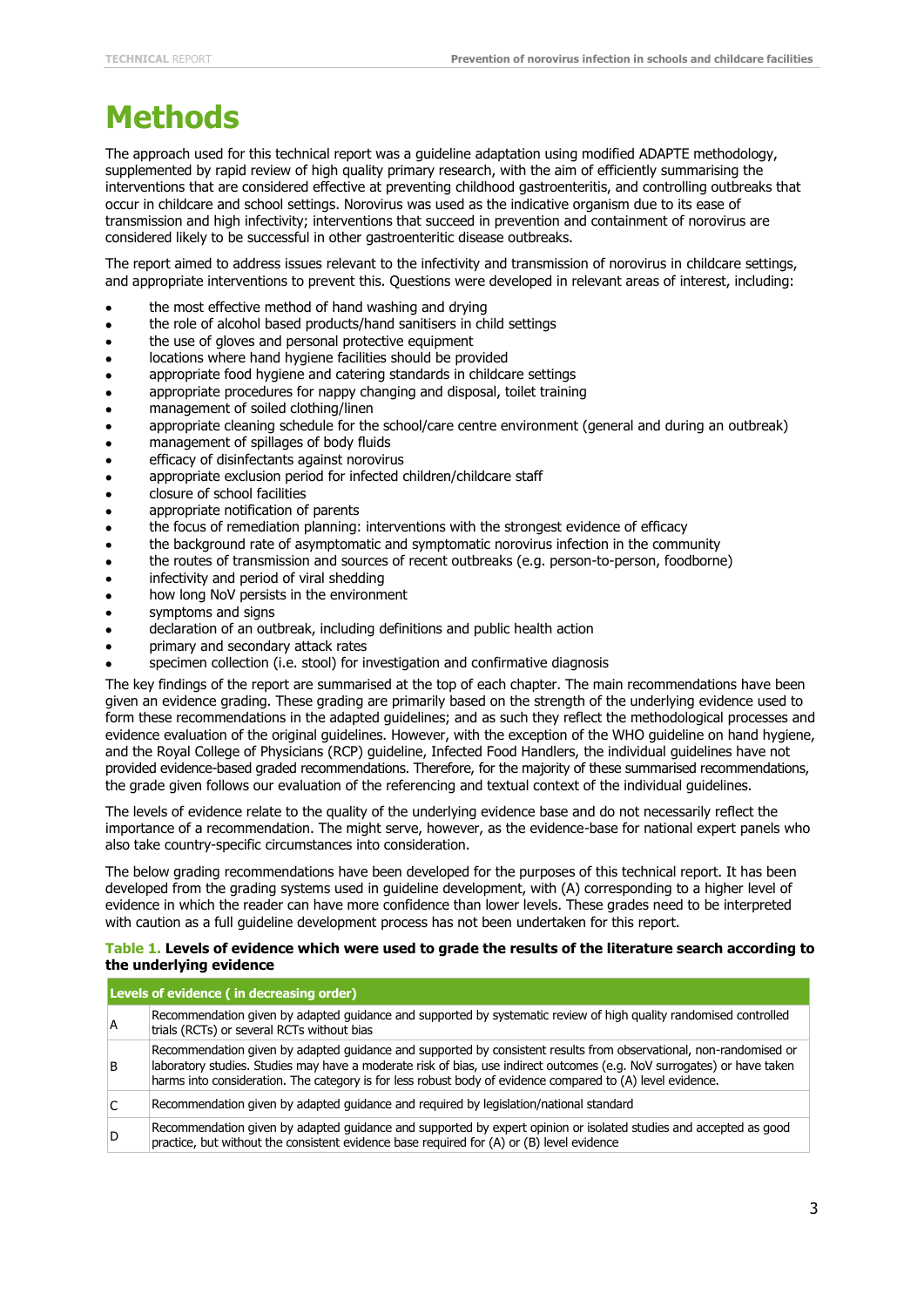The literature review for this report took place on 18 May 2011 and searched bibliographic databases (Medline, Medline Plus, MeSH, PubMed, EMBASE, Cochrane Library,York Centre for Reviews and Dissemination databases, TRIP database), guideline sites (including the National Institute for Health and Clinical Excellence, national health service evidence and national guidelines clearinghouse), and other related websites (including Noronet, European Food Safety Authority), for any articles related to norovirus or gastroenteritis. The search retrieved a total of 71 pieces of guidance, reviews, interventional and observational studies, which were reviewed in-depth.

Fifteen international guidelines (English language) were reviewed in full text following the exclusion of local/regional protocols and those concerned with therapeutic management, eight high quality guidelines (appraised using AGREE criteria,<sup>i</sup>) were identified as key documents that provided up-to-date recommendations on the prevention and control of gastroenteritis, and those that would be most appropriate to adapt in the technical report. Two of these guidelines were specifically addressing infection control and prevention of gastroenteritis in childcare settings; three were specific to the prevention and control of norovirus (not specific to childcare settings); and three related to specific aspects of infection control and prevention methods (one World Health Organization guideline on hand washing, and two related to prevention of foodborne infection):

- Health Protection Scotland (HPS), 2011: Infection Prevention and Control in Childcare Settings (Day Care and Child minding Settings)
- National Health and Medical Research Council (NHMRC), 2006: Staying Healthy in Childcare preventing infectious diseases in childcare
- Communicable Disease Network Australia (CDNA), Australian Dept Health and Ageing, 2010: Gastroenteritis outbreaks due to norovirus or suspected viral agents in Australia
- Public Health England (PHE), Norovirus Working Group, 2011: Guidance for the management of norovirus infection on cruise ships
- Centers for Disease Control and Prevention (CDC), 2011: Updated norovirus outbreak management and disease prevention guidelines.
- World Health Organization (WHO), 2009: Guidelines on hand hygiene in health care
- Royal College of Physicians (RCP), 2008: Infected food handlers: occupational aspects of management
- World Health Organization, 2008: Foodborne disease outbreaks: Guidelines for investigation and control

The recommendations from these eight guidelines have been synthesised in the following report and form the basis for all suggested actions in the report. Even though these guidelines have been produced using a rigorous development process, most of the recommendations in the guidelines specific to norovirus control and prevention, and to infection control in childcare settings, have been formed by expert consensus. Primary research on the efficacy of interventions for the prevention and control of NoV and other virological causes of gastroenteritis is limited. The World Health Organization guidance provides strong evidence-based graded recommendations on the efficacy of hand washing technique.

Alongside guidelines, the initial search identified 56 additional articles, which included systematic reviews and interventional studies, though the majority were surveillance reports, case series, cohorts and cross-sectional analyses. Priority was placed upon systematic reviews relevant to either epidemiology of norovirus or the efficacy of infection control interventions; and to randomised controlled trials investigating the efficacy of interventions for the prevention and control of gastroenteritis (norovirus or otherwise). Additionally, observational studies and experimental studies were selected if they contained information relevant to the epidemiological and infection control areas of interest (e.g. quantifying carriage rates, transmission, infectivity). Searching of bibliographies of retrieved studies identified a further ten studies which were of possible relevance to these areas of interest.

Information from these systematic reviews, randomised controlled trials, and selected observational and experimental studies was used to supplement the recommendations made in the guidelines. The studies included in this report do not present an exhaustive review of the literature on all aspects related to the epidemiology and prevention of gastroenteritis, NoV or other microorganism; instead the focus was on studies with relevance to guiding appropriate public health practice for the primary prevention and control of outbreaks of gastroenteritis in schools and childcare facilities in Europe. Some guidelines, notably those produced by the CDC, and the CDNA, are recently published. These include evidence tables, and are the product of collaboration by expert working groups in NoV; and were assessed as the most appropriate findings, recommendations, and guidelines to adapt to form this technical report.

A public consultation on this technical report was opened on the ECDC's website from 12 July to 31 August 2012. Information about the public consultation was broadly communicated to stakeholders.

i,

<sup>i</sup> The Appraisal of Guidelines for Research and Evaluation (AGREE) Instrument http://www.agreetrust.org/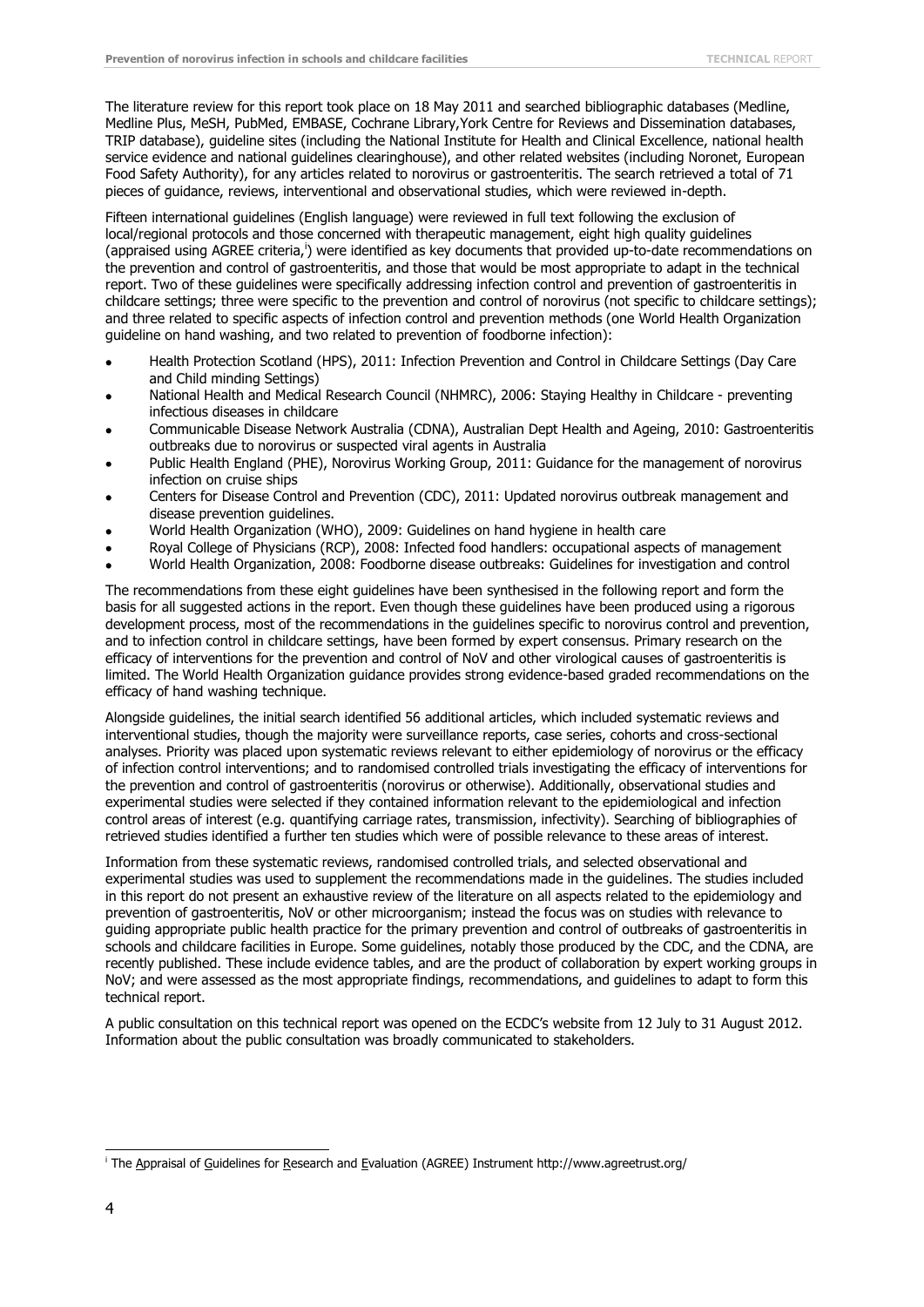## <span id="page-9-0"></span>**1. Primary prevention of gastroenteritis in childcare facilities and schools**

### <span id="page-9-1"></span>**Key findings**

#### 1. Hand hygiene

- a) Sinks should be supplied with liquid soap and disposable hand towels at reachable distance for and useable by small children. (B)
- b) Hands should be washed according to the WHO protocol: wet hands with warm water; apply soap to all hand surfaces; rinse and dry thoroughly with paper towel; use towel to close tap. (B)
- c) Alcohol gels intended for hand disinfection should only be used when hand washing facilities are not available (e.g. during excursions), and are not effective if hands are visibly soiled. (B)
	- if used, disinfectant containing70% ethanol should be applied to cover all hand surfaces and rubbed in for a contact time of 30 seconds. (B)
- d) Pre-school children (under four years of age) should be supervised to wash their hands. (D)
- e) Hand washing facilities should be available in appropriate locations (e.g. toilets, kitchen areas, corridors, activity areas). (D)
- f) Children and staff should be advised on appropriate times to wash their hands; e.g. after toileting, before and after preparing/handling/eating food, after play, after contact with potentially contaminated surfaces/items, after nose-blowing, coughing or sneezing, and before and after putting on personal protective equipment. (D)
- 2. Environmental cleaning
- a) A cleaning schedule should list, for each area, the items to be cleaned, frequency of cleaning and who is responsible, and a signed and dated cleaning record kept. (D)
- b) Toilets, bathroom fittings, and other frequently contacted surfaces (including tables, toys) are advised to be cleaned daily; more frequently if visibly soiled. (D)
- c) Potties/potty chairs, if used, should be cleaned with detergent, soap and water after each use and stored dry and un-stacked. (D)
- d) Detergent and warm water alone are considered sufficient for environmental cleaning outside of the outbreak situation. (D)
- e) Separate cleaning cloths/sponges should be used for each area (e.g. colour coded) and stored dry between use; all other cleaning equipment regularly checked and maintained. (D)
- f) Lined pedal bins should be placed in specific areas (e.g. kitchens, bathrooms); the disposable binliner sealed and discarded at least daily. (D)

3. Catering standards

- a) All food handlers should be trained in food hygiene and safety according to the HACCP System. (C)
- b) Access to food preparation areas should be restricted to catering or kitchen staff. (D)
- c) Catering or kitchen staff should not be involved in toileting children/nappy changing. (D)

Two pieces of guidance were identified that related to standard infection control precautions in child-specific settings: the 2011 publication by Health Protection Scotland (HPS), Infection Prevention and Control in Childcare settings (day care and childminding) [8], and the 2005 publication by the NHMRC, the 4th Edition to Staying Healthy in Child Care, Preventing Infectious Diseases in Child Care [9]. Both of these guidelines relate to care facilities for children of pre-school age; none were identified that were specific to schools.

These guidelines provide key primary prevention measures. The World Health Organization provides guidance on the recommended procedure for hand washing, [10] and this is endorsed by these two childcare guidelines.

#### **Hand hygiene for staff and children**

Infection spreads through the environment via respiratory droplets, faecal-oral route, contact with skin and mucous membranes, or in some cases, saliva and urine. Thorough hand washing and drying is the key measure for both primary and secondary prevention.

Hands of both adults and children should be washed according to WHO protocol, which is summarised below: [8-10]

- running water (not hot) used to wet hands
- liquid soap applied from dispenser, sufficient to cover all hand surfaces
- thorough rub over entire hand surface(palms, backs of hands, between fingers and thumbs, nails)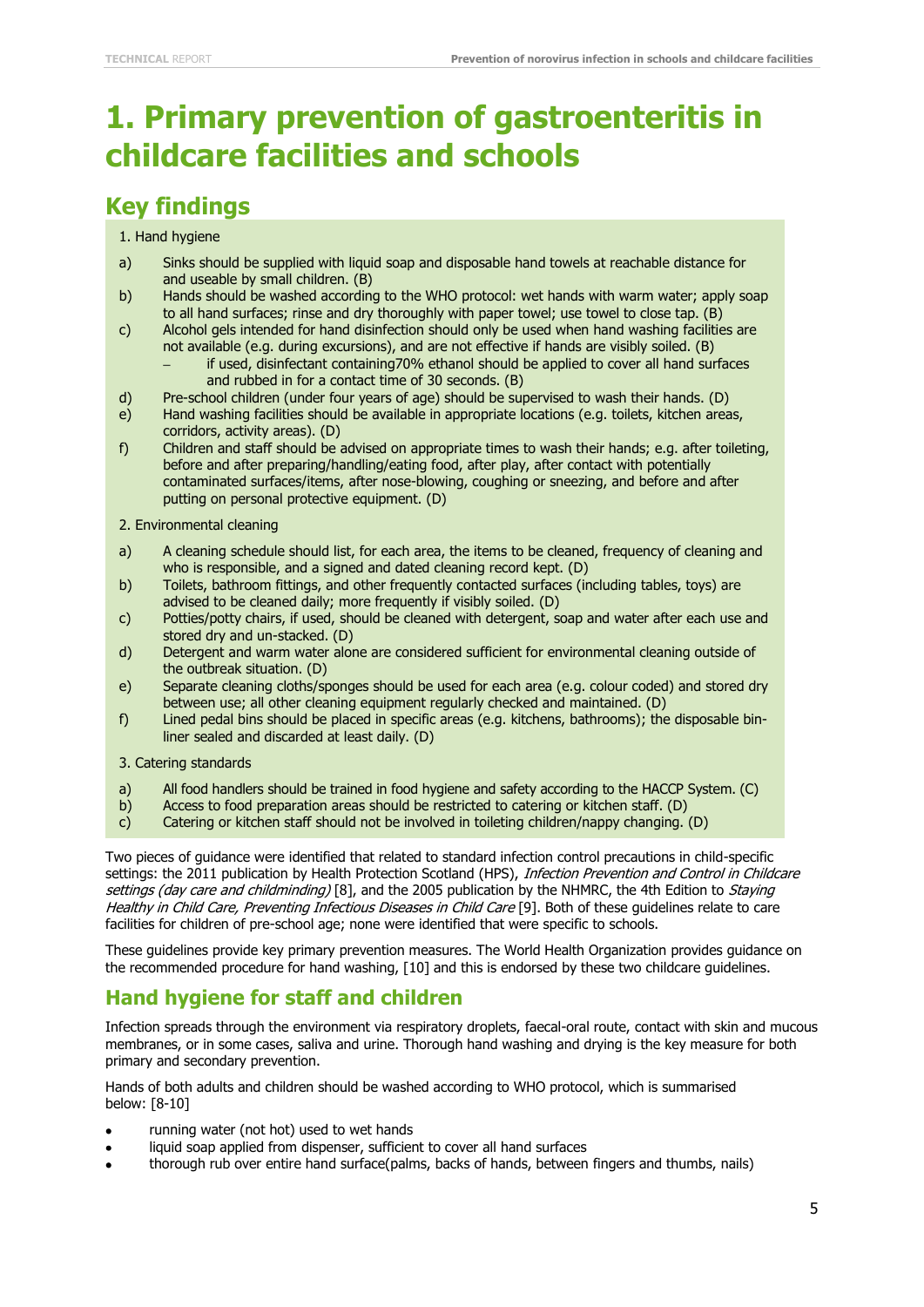- rinse
- disposable paper towel used to dry hands
- elbow or paper towel to close tap

Childcare guidelines recommend that the entire process should take 10–15 seconds [8,9]; guidelines from the CDC recommend at least 20 seconds [2]; and WHO recommend that hand washing should take 40–60 seconds (though this guidance is relevant to healthcare settings) [10].

It is advised that pre-school children (under four) are supervised to wash and dry their hands in the same way as adults, and that babies' hands are washed at the sink by an adult, or cleaned using wet wipes/cloths and dried with paper towel [9]. The sink, soap and towels should be at reachable distance for and useable by small children.

Water temperature has not been demonstrated to be an important factor in microbial removal, but hot water significantly increases risk of skin damage and dermatitis [10]. Additionally rubbing hands dry increases risk of cracking and irritation, and patting dry with paper towel is preferable to rubbing dry [10]. For people with irritation/dermatitis/eczema, NHMRC recommend that sorbolene may be used alternatively to soap, and barrier cream is advised if skin will be wet for long periods [9]. Cuts and abrasions should be treated and covered [8,9]. If protective gloves are used, these do not replace the need for hand washing and drying, as skin may become contaminated through tears, or when removing gloves [8,9].

When planning facilities, basins should be located in required areas such as, toilets, nappy changing areas, kitchens/food preparation areas and relevant outdoor areas. Hands-free taps and soap dispensers are further considered to reduce risk of contamination [9]. The World Health Organization recommend that empty or partially empty soap dispensers should not be refilled with soap without appropriate cleaning of the dispenser [10].

In child facilities, the following are **not recommended**, or have **cautioned** use:

- Water rinsing alone:
	- detergent is required to remove fats and oils present on soiled hands [10]
- Solid bars of soap:
	- childcare guidance advises against use as there is higher risk of contamination and risk of the soap not being used [8,9]
	- in non-specific settings, WHO advise that bar soap may be used, provided the bar is small and stored in a rack that facilitates drainage and allows the soap to dry between uses (there is some evidence that the actual hazard of transmitting microorganisms through washing with previously used soap bars is minimal) [10]
- Antibacterial liquid soaps:
- childcare guidance advises they are unnecessary and may increase the risk of bacterial resistance [8,9] Alcohol-based gels:
- - childcare guidance advises they only have a role only when hand washing facilities are not available (e.g. excursions) [9]
	- they do not replace washing with soap and water, and hand washing is always the required method if hands are visibly soiled [10]
	- if alcohol-based gel is used it should not be used concomitantly with soap [10]
	- if used the following principles are summarised below [10]:
	- a 'palmful' should be applied (though the specific volume required is unknown, 1ml has been demonstrated to be significantly less effective than 3ml in adults [10])
		- hands should be rubbed together covering all surfaces (as for hand washing), until completely dry
			- the entire process is recommended to last for 20–30 seconds
- Cloth towels/multiple-use towels:
	- not recommended due to increased risk of re-contamination and cross infection [9,10]
	- Health Protection Scotland advise if non-disposable hand towels are used they should be identified as only for drying hands and washed at least daily [8]
- Warm air dryers:
	- not recommended in childcare and WHO guidance mainly on the basis of poor compliance and inadequate drying: access at the dryer is restricted to one person at a time, and the time taken to dry hands is longer than that needed with paper towels [9,10]
	- if air driers are used they should dry hands as effectively and quickly as paper towels, and should have been proven not to be associated with the aerosolisation of pathogens (a concern raised by one study)[10]

Health Protection Scotland and NHMRC recommend that hands (child and adult) are washed [8,9]:

- before and after eating or handling food and drink
- after using the toilet, potty or nappy changing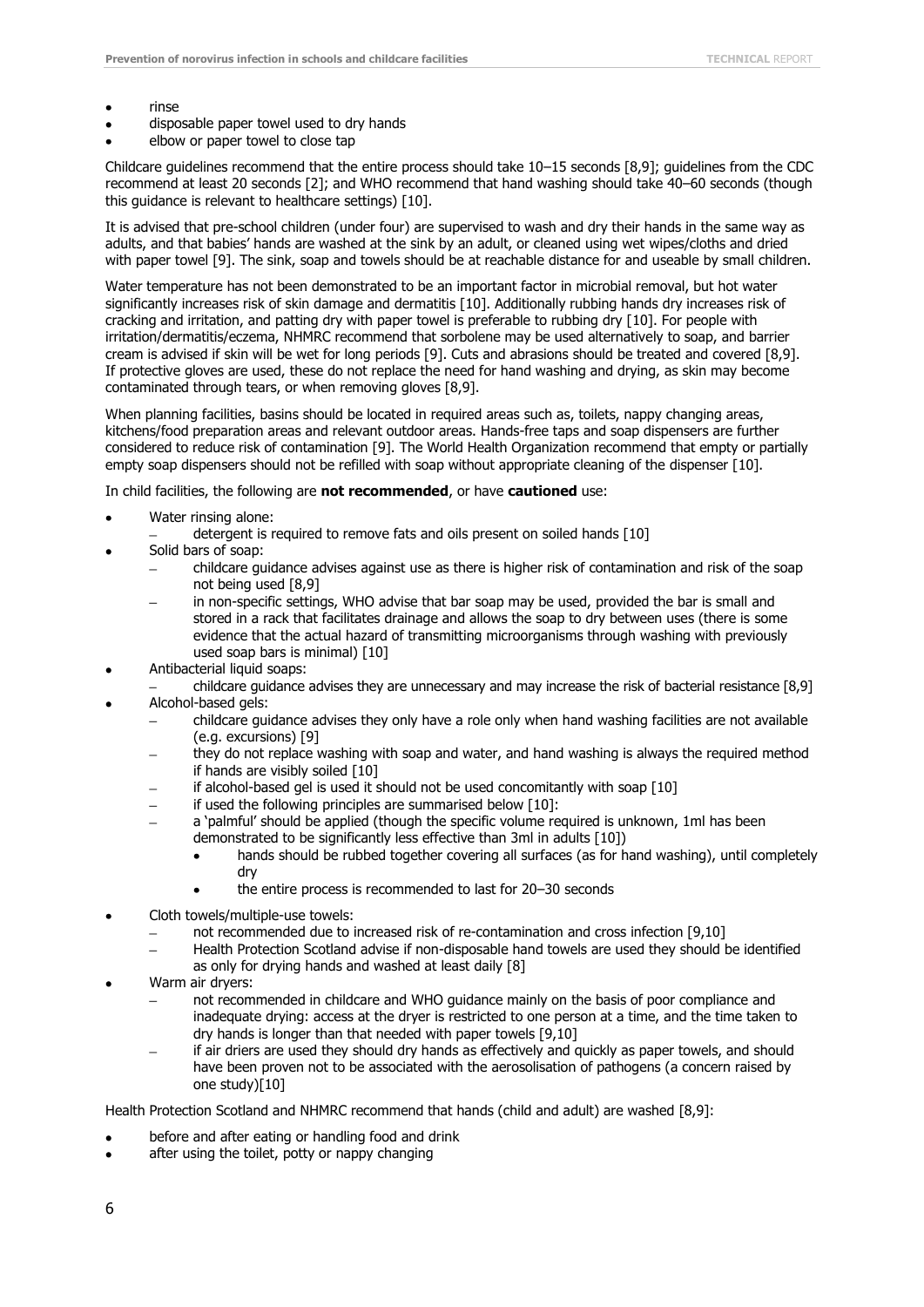- after nose-blowing, coughing or sneezing
- after touching animals/animal waste
- after contact with contaminated surfaces such as rubbish bins, cleaning cloths
- before putting on and after removing protective gloves
- after children come in from outdoors (NHMRC recommendation)
- when arriving at the centre and before they leave to go home

A 2009 Cochrane review by Ejemot et al.[11] concluded the effectiveness of interventions to promote hand washing on reducing diarrheal episodes in children and adults. Fourteen RCTs were included, and considering only trial results that adjusted for cluster randomisation, interventions promoting hand washing resulted in a 39% reduction in diarrhoea episodes in children in institutions in high-income countries (incidence rate ratio 0.61, 95% CI 0.40 to 0.92; 2 trials), and a 32% reduction in diarrhoea episodes in children living in communities in low- or middle-income countries (IRR 0.68, 95% CI 0.52 to 0.90; 4 trials) [11].

#### **Toilet hygiene and nappy care**

Childcare guidance advises that all toilets and toilet seats should be visibly clean, with sufficient toilet roll and nearby hand washing facilities; and that facilities should be inspected at regular times during the day (the guidelines do not specify a frequency) [8].

The Australian National Health and Medical Research Council advise that younger children should be assisted in using the toilet and washing their hands [9]. It is advised against rinsing any soiled clothes in the centre, and these should be placed in a tied plastic bag to be sent home with the parent [9].

Potties and potty chairs are considered to carry higher risk of infection spread and using a toilet is preferable [9]. If potties are used it is advised the contents are washed down the toilet, the potty washed with water and detergent (in a separate sink to that used for hand washing), dried with paper towel and stored un-stacked in a clean, dry area [8].

#### **Nappy care**

Key guidance points given by the HPS and NHMRC when changing nappies in daycare centres [8,9]:

- having a dedicated area with all supplies ready to hand
- a clean waterproof changing mat cleaned with detergent and warm water after every use and dried (if disposable paper is used to cover the mat it does not remove need for cleaning [9])
- always using gloves and washing hands (wash before putting on gloves as first task; remove gloves and wash hands after cleaning the child but before re-dressing them; wash again after cleaning the mat); HPS also recommend a disposable apron [8]
- nappies disposed of in a tied plastic bag and placed in a lined and lidded bin, which is separate from food and play areas (disposable nappies are preferable to reusable, which if used should not be washed at the centre, but sealed in a bag and sent home with the parent) [9]
- warm water and detergent or disposable wipes used to clean the child, and the child dried thoroughly
- not sharing tubs of barrier cream between children.

#### **Environmental cleaning by staff and cleaners**

Health Protection Scotland recommend that a schedule is in place listing each area and items to be cleaned, how often they are to be cleaned and who is responsible, and that a record of cleaning is kept signed and dated [8]. Health Protection Scotland advise that staff and parents are encouraged to raise concerns about level of cleanliness [8].

Health Protection Scotland and NHMRC recommend that neutral, all-purpose detergent and warm water is sufficient for general environmental cleaning [8,9]. They state that outside of an outbreak situation, the emphasis should be upon washing with detergent, rinsing and drying, and consider that disinfectants are unnecessary for environmental cleaning as most microbes do not survive when exposed to air and light on clean surfaces [9]. (Although during an outbreak situation, norovirus surrogates have been demonstrated to survive on environmental surfaces for up to three days) [12].

It is recommended that household gloves are worn and specific cleaning sponges/equipment used for each area (e.g. colour coded); all items of which are advised to be stored dry between uses. It is recommended that all cleaning equipment (e.g. vacuum cleaner filters) is regularly checked and well maintained [8,9].

The National Health and Medical Research Council advise that all bathroom fittings including toilet handles, taps and door handles are cleaned daily, more if visibly soiled. In addition they recommend that toys and objects put in the mouth, and other surfaces that children frequently contact, e.g. floors bench tops, cots and tables, are washed daily. Specific cleaning advice by item is given by HPS [8]. Toys should be well maintained and carry a Conformité Européenne (CE) mark.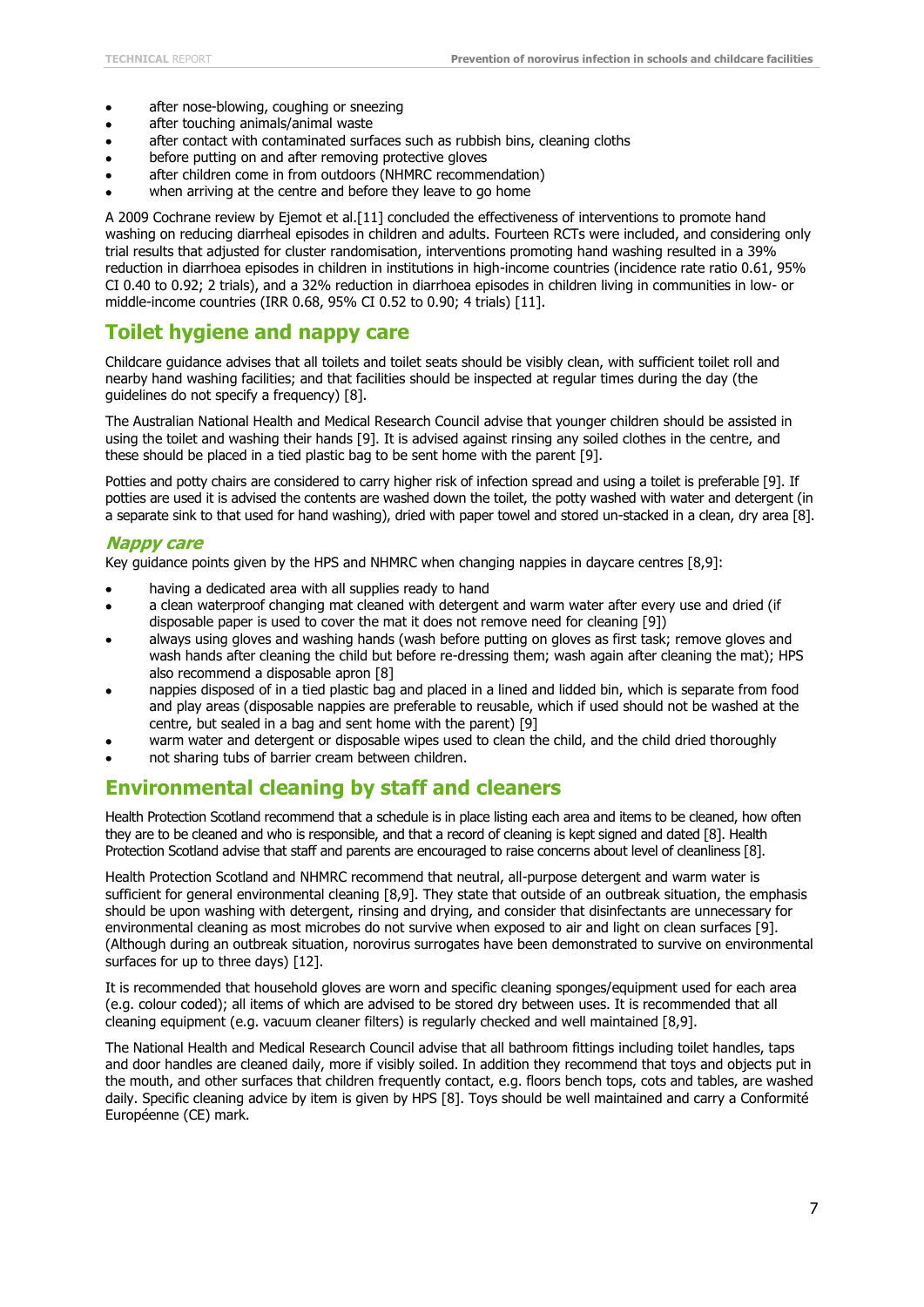#### **Waste disposal and laundry management**

It is advised that lined pedal bins are positioned in specified areas, e.g. nappy changing or kitchen areas. Health Protection Scotland recommends that bins are emptied and cleaned according to schedule, when no more than three-quarters full and at least at the end of every day. The main waste bin should be in a secure area away from play areas and where it cannot be accessed by animals [8].

Health Protection Scotland recommend that if the centre uses bed linen this should be allocated to each child, kept in a named bag or drawer when not in use and washed every week or when visibly dirty at the hottest temperature specified by the manufacturer [8]. However, laundering should be acceptable from an infection control perspective: linen that is contaminated with body fluids is required to be laundered at a minimum temperature of 60C, as covered in the below section on infection control. Soiled or wet clothing should not be rinsed by hand but put in a sealed plastic bag for the parent to collect [8].

#### **Food hygiene/catering standards**

The Royal College of Physicians' guideline, *Infected Food Handlers: occupational aspects of management*, reports norovirus and *Salmonella* (S. enteritidis and S. typhimurium) as the pathogens associated with the majority of the outbreaks of food poisoning [13]. Though there are cases of food items contaminated by NoV at source (notably filter-feeding shellfish), most foodborne outbreaks of NoV are related to preparation and service of cooked and uncooked items by infected food handlers [14].

The RCP recommend that a standardised hand washing procedure should be included as part of the induction programme for all those involved in food handling and preparation [13]. Hand washing using soap and water, followed by thorough drying with paper towels or a hot air dryer, is the most effective method for preventing the spread of infection from food handlers to food and then transferring this to others [13]. This is essential as the role of asymptomatic carriage of pathogens is unknown, and those involved in food preparation may transmit pathogens to others via the food that they handle [13]. There is insufficient literature to estimate how common asymptomatic carriage among food handlers is, or how frequently they cause outbreaks of foodborne infections. The RCP state that it is not currently possible to recommend routine microbial testing as a means of detecting asymptomatic viral carriage by food handlers [13]. Food handlers who have been ill with gastroenteritis should be excluded from duty until they have been symptom-free for 48 hours [13] (as covered below).

From 1992–2005 the PHE centre for infection recorded 47 NoV outbreaks associated with infected food handlers (21.7% of all outbreaks), with an average number of 50 affected cases per outbreak [13]. Of the 47 NoV outbreaks, 15 were related to food handlers who worked while sick; one returned to work four hours after symptoms ceased; two prepared food within 24 hours of the onset of diarrhoea and vomiting; and 14 were related to asymptomatic food handlers. From 1992–2005 four gastroenteritis outbreaks traced to infected food handlers (all pathogens) were reported to have occurred in schools, and four in university/college [13]. In published literature over the same time period, the number of food-handler-borne NoV outbreaks was 14 (35.8% of all published). Of these 14 published outbreaks, nine were caused when food handlers worked while symptomatic with gastroenteritis, but four were reportedly related to asymptomatic individuals (there was no information on the health status of one food handler). In food-handler-borne NoV outbreaks, both recorded by the PHE and in the published literature, the main vehicles of infection were raw foods or those not requiring further heating [13].

A 2002 survey by the Food Standards Agency FSA (n=1000) reported that 53% of food workers and managers did not wash their hands before preparing food; reasons given for low compliance included [13]:

- skin irritation from frequent washing
- inaccessibility of hand washing facilities
- that they instead relied upon gloves
- too busy to wash hands
- forgetting to follow procedures
- lack of training and supervision.

Within Europe, all food handlers are required to be supervised and instructed/trained in food hygiene matters to enable them to handle food safely. All training is required to follow the Hazard Analysis and Critical Control Point System (HACCP), which is an internationally recognised approach to food safety management that focuses on identifying the critical points in the food-handling process where hazards may arise, and putting in place measures to prevent them [13].

Besides effective hand hygiene, specific measures advised by the HPS and NHMRC to promote food safety in childcare facilities include [8,9]:

- staff member who prepares food should not be involved with toileting/nappy changing
- raw and cooked foods kept covered separately (cooked stored above raw in fridge) and prepared with separate utensils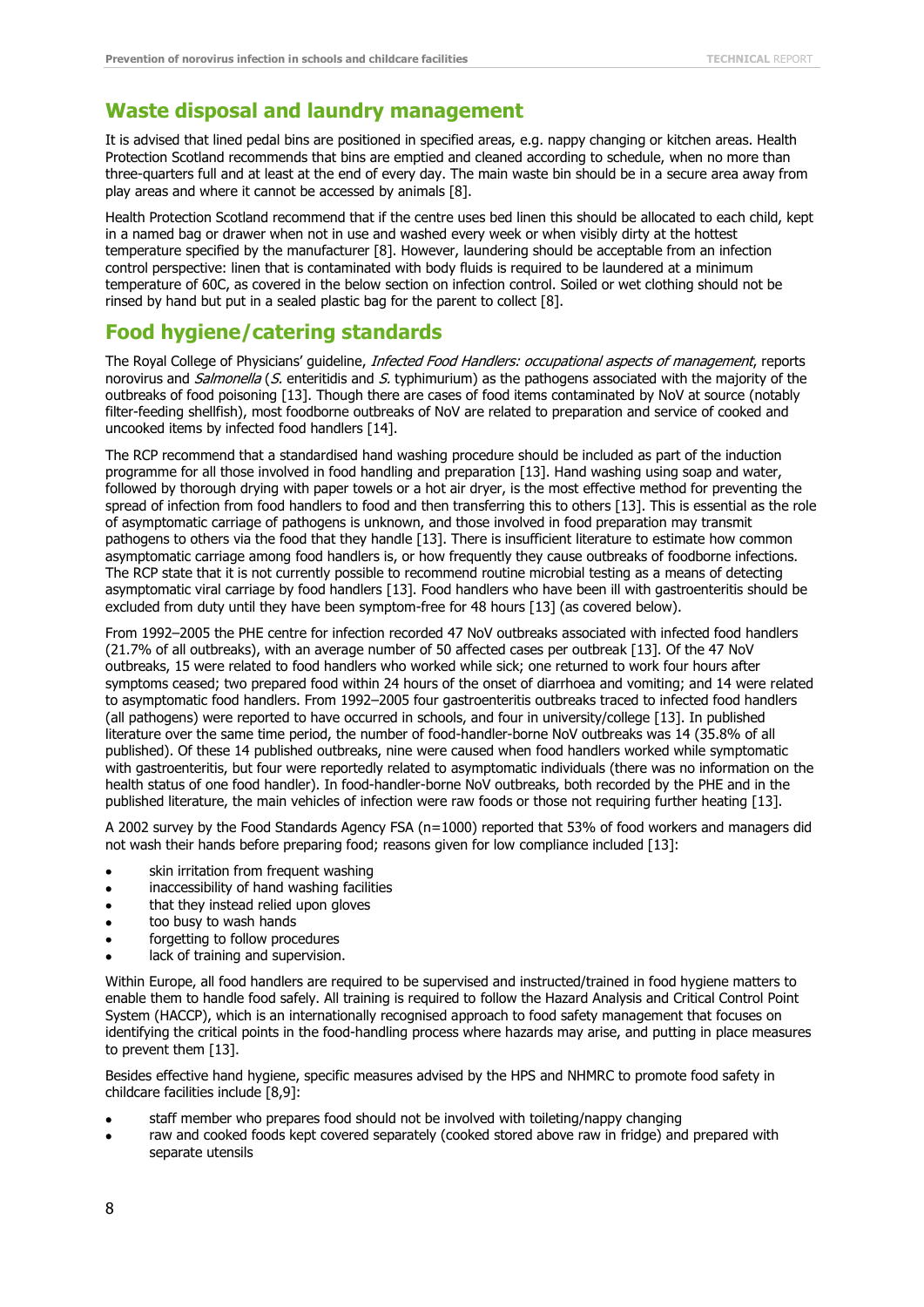- hot food heated to a minimum of 60°C, and preferably above 70°C
- cold food stored below 5°C
- previously heated or refrigerated food, no longer <5°C or >60°C:
	- safe for use if within two hours  $\overline{\phantom{a}}$
	- $\overline{\phantom{a}}$ between two and four hours – either consumed immediately or discarded
	- four hours or longer discarded.

Specific to the care of babies they advise that breast milk or formula milk provided by parent should be:

- labelled with name and preparation date [8]
- breast milk may be stored in the fridge (not door) for up to 48 hours [8]
- formula should be made with boiled water and preferably made up for immediate use; if made in advance, used that day [8] (only following recommended storage conditions)
- bottles not warmed in microwave which distributes heat unevenly [9]
- unused milk discarded and all bottles, teats, and utensils washed with detergent and water and then disinfected as appropriate [8].

As a catering standard, access to food preparation areas should be restricted to catering or kitchen staff; and this is of particular importance during an outbreak [1]. (If this is feasible; it is understood that separate allocation of care may not be possible in some small, pre-school care facilities).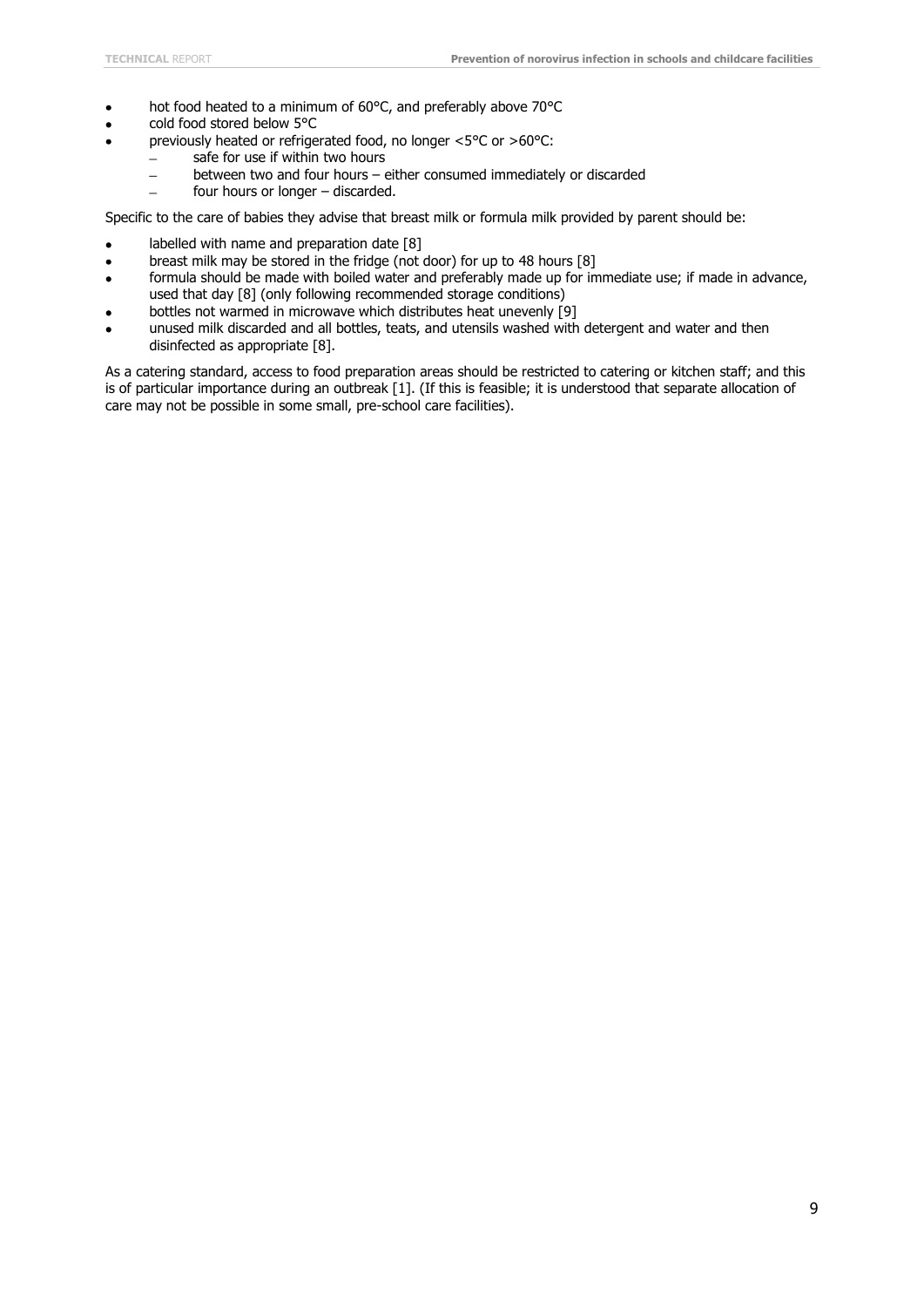## <span id="page-14-0"></span>**2. Identification of an outbreak of gastroenteritis**

### <span id="page-14-1"></span>**Key findings**

- Faecal samples rather than vomit are most suitable for diagnostic testing. (B) ×
- Public health officials or the outbreak management team are required to assess and investigate the situation. If deemed appropriate, they should provide advice on infection control, and convene with other health organisations to coordinate specimen collection and diagnostic testing. Training in sampling procedures, handling and transportation of samples to the laboratory should be provided to day-care facilities staff in advance. (C)
- Public health officials or environmental health authorities should be notified if there are two or more cases of diarrhoea and/or vomiting in a 24 hour period that are connected in time, place and person. (C)
- Childcare facilities should document infection control procedures and advice given by public health officials, document outbreak characteristics (including symptoms and the numbers of children and staff affected: date of first symptoms/last attendance/when parents contacted to collect child), and retain food samples as requested. (C)

### <span id="page-14-2"></span>**Identification of a case of gastroenteritis**

Diarrhoea and vomiting (gastroenteritis) may be caused by viruses (e.g. NoV, rotavirus), bacteria (e.g. Campylobacter, Salmonella), bacterial toxins, parasites (e.g. Cryptosporidium), chemicals and certain drugs. The usual incubation period for bacterial and viral infections is between one and three days [9]. The definite cause can only be diagnosed through laboratory testing of faecal specimens, though clinical features may suggest a cause.

A 2009 study by Lyman et al.[15] investigated the aetiology of 29 outbreaks of acute gastroenteritis at childcare centres in North Carolina, USA, occurring between October 2005 and March 2007. Twenty-three occurred between October and May of the first NoV season, and six between November and March of the second season. Sixty percent of children assessed were aged between one and three years. Acute gastroenteritis was defined as a child who had ≥2 episodes of diarrhoea in a 24 hour period, and an outbreak was defined as ≥2 children with diarrhoea in the same classroom on the same day. Aetiology was confirmed by two faecal specimens positive for the same virus (by real time RT-PCR) or, if there were multiple viruses, as two environmental samples positive for a faecaldetected virus. An average 2.7 faecal samples were collected per outbreak (range 2–6). Thirteen of the 29 outbreaks (45%) were caused by a single virus: rotavirus in five, NoV in three, astrovirus in three and sapovirus in two [15].

All four of these viruses are commonly associated with gastroenteritis outbreaks in schools and childcare centres due to the lack of immunity to these viruses among children [2].

#### **Suspected case of norovirus infection**

The prominent symptom of NoV infection among children is vomiting (often acute, profuse and projectile), while a greater proportion of adults experience diarrhoea [1]. Additional symptoms include stomach cramps, fever, headache and muscle aches. The incubation period is usually in the range 12–48 hours (median 32 hours). The illness is self-limiting and symptom resolution among healthy people will usually be within 12–72 hours (usual period 24–48 hours), though a prolonged course of illness can occur in children, adults and the immunocompromised [1,2].

The Communicable Disease Network Australia define a suspected case of NoV as a person in a population of risk (e.g. institutionalised), and with characteristic clinical symptoms within a defined time period, either [1]:

three or more loose stools or bowel movements in a 24 hour period that are different from normal; and/or two or more episodes of vomiting in a 24 hour period

The above suspected-case criteria are only defined once an outbreak of gastroenteritis has been confirmed by public health officials.

The Communicable Disease Network Australia state that for the purpose of control in the early part of an outbreak, suspected cases of NoV are regarded as potentially infectious until an alternative pathogen is demonstrated to be the cause of the illness; or until 48 hours has elapsed after resolution of symptoms [1].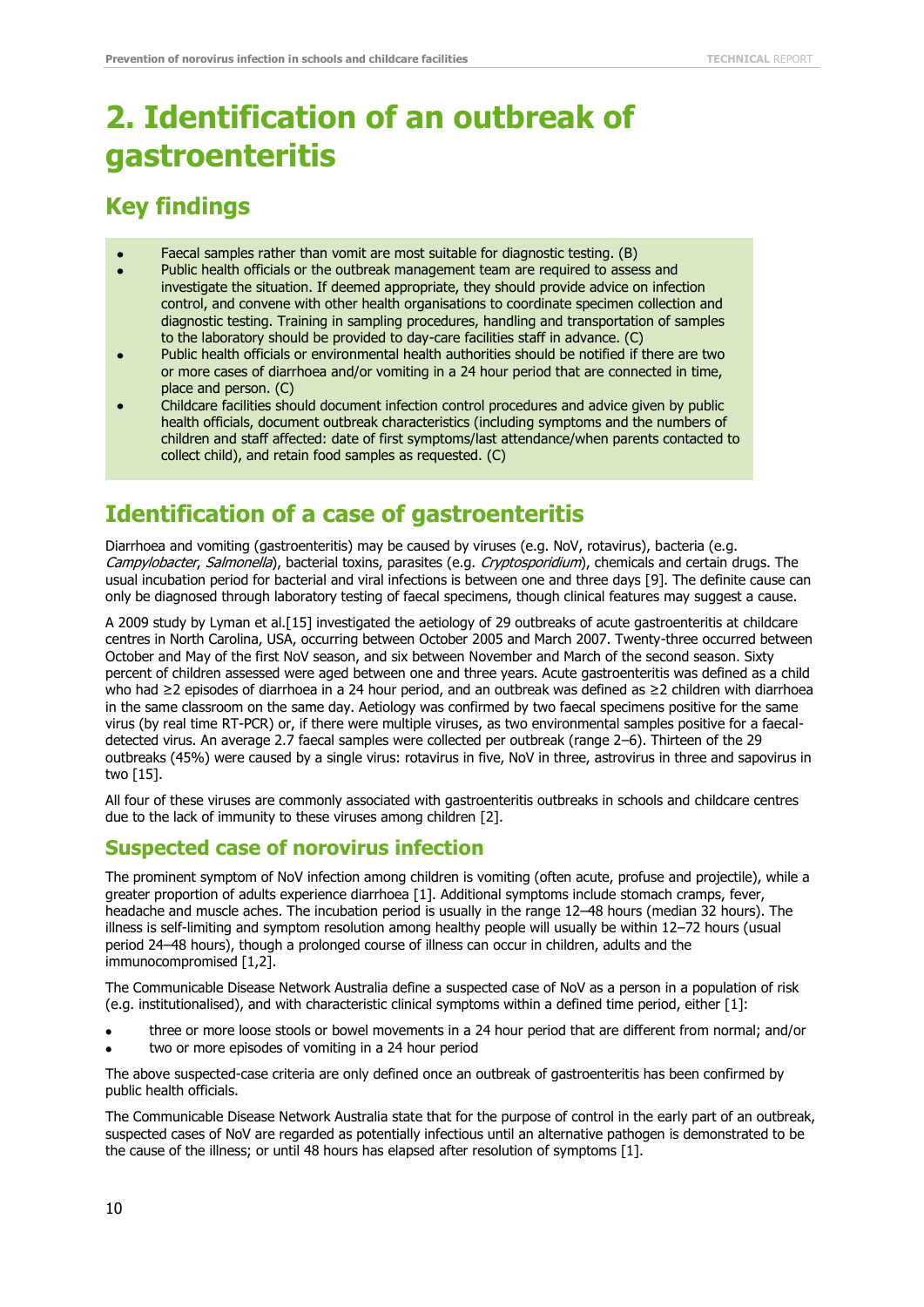### <span id="page-15-0"></span>**Notification and assessment of a suspected outbreak of gastroenteritis**

Individual (sporadic) cases of suspected NoV gastroenteritis are not notifiable [2]. An outbreak is generally considered to be two or more cases connected in place and time. Reporting to public health officials or environmental health authorities is indicated when an outbreak of gastroenteritis is assumed to be caused by person-to-person transmission; 'two or more associated cases of diarrhoea and/or vomiting in a 24 hour period, excluding cases which have a known cause, e.g. bowel disease, alcohol, or pregnancy'; or caused by foodborne or waterborne transmission - 'two or more associated cases of diarrhoea and/or vomiting caused by the consumption of common source of food or water within a specified time frame' [1].

Often in the initial stages of an outbreak in a childcare or school facility the cause and mode of transmission will be unknown, and it is simply required that the local health protection team/public health authority are contacted if there are two or more associated cases of the same infection (or a single case of a what the HPS define as a 'serious' disease [presumably notifiable) [8]. The health protection team will then assess the situation, provide advice on infection control precautions, and contact other organisations such as Environmental Health and primary care to coordinate specimen collection [8,9]. The Public Health England also advise that an outbreak in a childcare facility in the United Kingdom requires contact of the Care Commission [8].

The Communicable Disease Network Australia and WHO describe that initial assessment and investigation by public health officials may include assessment of [1,14]:

- the outbreak setting
- when the outbreak began
- symptoms and duration of illness, and whether all cases have the same illness
- the total numbers affected and unaffected (attack rate)
- any common factors to cases/key exposures related to illness (e.g. food)
- arranging for laboratory tests: clinical specimens from cases or food specimens if indicated
- forming preliminary hypotheses
- initiate infection control measures
- consider need for further investigation
- consider need to convene an outbreak control team

An outbreak control or outbreak management team may involve a public health practitioner or epidemiologist, food safety control officer, microbiologist/toxicologist, and secretarial/logistic support [14].

In cases of suspected person-to-person transmission, particularly in suspected NoV outbreaks which have high infectivity, public health authorities are likely to focus upon advising infection control measures rather than investigating [1]. Factors likely to prompt investigation are suspected foodborne transmission, setting, high case severity and morbidity, and high attack rates [1].

The Communicable Disease Network Australia provide a flow chart of procedures summarising the investigation and management of gastroenteritis outbreaks [1].

#### **Suspected outbreak of norovirus**

An outbreak is suggested by the clustering of cases in time, person and place [1]. The Communicable Disease Network Australia describe a *case definition* as a set of criteria for determining who should be classified as a case, which is formed by the outbreak management team once an outbreak has been declared.

The case definition is described to include the four components of [1]:

- well-defined clinical symptoms (with or without laboratory confirmation)
- information relating to timing of onset of symptoms
- persons affected
- the place or location where the outbreak has or is occurring.

In the 1980s, Kaplan defined clinical and epidemiological criteria that form the case definition for suspecting that an outbreak of gastroenteritis is due to norovirus [1]:

- vomiting in >50% of affected persons
- mean (or median) incubation period of 24–48 hours
- mean (or median) duration of illness of 12–60 hours
- no bacterial pathogen isolated in stool specimens (only later confirmed once faecal specimens have been collected).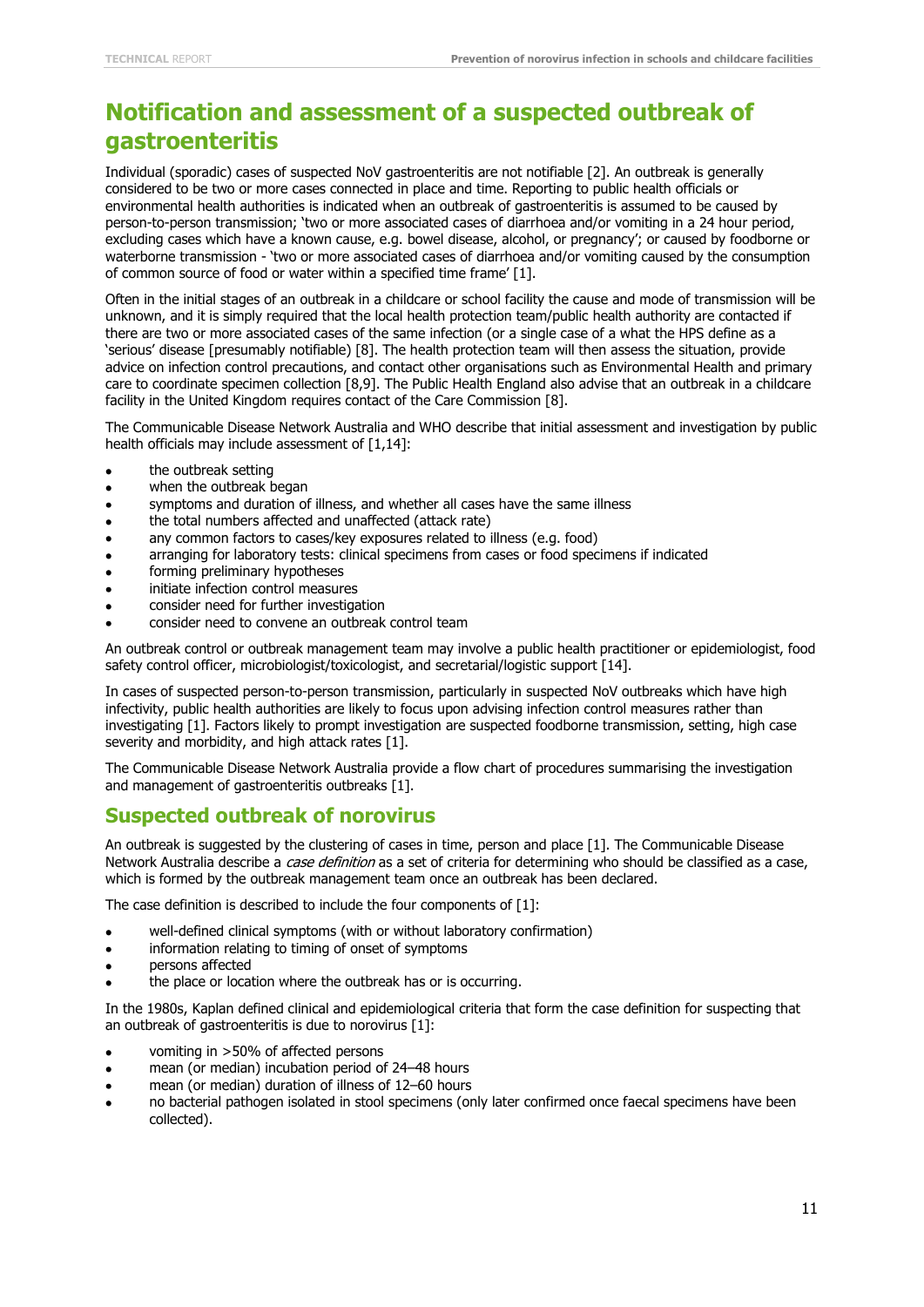#### **Confirmed norovirus outbreak in childcare facility**

Norovirus, or other viral, outbreaks in school and childcare settings are most likely to be associated with person-toperson transmission, via the faecal-oral route, aerosolised particles or contaminated environmental surfaces. Hence, infection control, rather than investigation, will be the focus of management. The principle aims of the outbreak investigation team are likely to be concerned with assessing the environment, ensuring that the necessary control and preventative measures are in place, and reporting the outbreak [1]. There is no need for further specimen collection unless the nature of illness changes [1].

Health Protection Scotland provide a summary of measures that staff should take during an outbreak at a childcare facility [8]:

- ensuring staff understand standard infection control precautions and how to apply them
	- documents signed and dated to record that understanding is in place
- keeping an up-to-date list of:
	- names of children/staff who are ill
	- presenting symptoms of infection
	- when the children/staff became ill and when first reported symptoms
	- date of last attendance at childcare setting
	- when parents were contacted and when the child was collected
	- who informed of the outbreak
	- advice received
- keeping unless directed otherwise:
	- recent menus  $\sim$
	- foods prepared but not eaten
	- raw food samples (if some people ate cooked portions of the same food)
	- samples of any food that people may have eaten labelled and sealed in cling film or containers and stored in freezer

Health Protection Scotland suggest use of a checklist to record such measures taken during an outbreak of gastroenteritis [8].

### <span id="page-16-0"></span>**Note on foodborne or food-handler-borne norovirus outbreaks**

Though foodborne transmission may be expected to have less of a role in the institutional setting, CDC report that of 21 million outbreaks of NoV-associated illnesses estimated to occur every year in the United States, one quarter are attributed to foodborne transmission [2]. Norovirus is also recognised to be the leading cause of all foodborne disease outbreaks in the United States: CDC report that 35% of foodborne outbreaks between 2006 and 2007 (822 of 2 367) were due to NoV [2].

An earlier review by CDC of all confirmed foodborne outbreaks occurring in United States restaurants between 1982 and 1997 had similarly found that NoV could be attributed to 38% them [19]. While salmonella accounted for the majority of the 697 outbreaks with laboratory-confirmed aetiology, 54% of 1 549 outbreaks with undetermined aetiology matched the epidemiological and clinical profile for NoV. Combined with the few laboratory-confirmed NoV outbreaks during this period (which would be expected to be much higher today due to improved diagnostic capacity), NoV was the pathogen associated with the highest number of outbreaks (855). In those restaurants with information available on contributing factors, improper hand hygiene was the factor associated with the majority of NoV outbreaks (40%), with lower associations to improper holding of food (e.g. temperature control) and use of contaminated kitchen equipment [19].

In particular, handling of ready-to-eat items by infected food employees is a commonly identified contributing factor in outbreaks in food-service establishments [2]. A recent study by Boxman et al. [20] demonstrates the importance of hygienic catering standards. Boxman et al. examined the prevalence of NoV in environmental swabs taken from the kitchen and bathroom areas of various catering companies in the Netherlands, including restaurants, canteens, lunchrooms, cafeterias, etc. (though none reportedly in schools). Over a one-year period (January 2008 to February 2009), samples were taken from 832 randomly chosen companies who had not had a recently reported outbreak of gastroenteritis. In total 1.7% of swabs from 4.2% of companies tested positive for NoV. The majority of positive samples (62%) were obtained from bathroom areas, and the remainder from kitchen areas. Eighty percent of positive swabs had been sampled during the NoV season running from November to March. These results were compared with samples taken from 72 companies involved in gastroenteritis outbreak investigations from 2006–2009. In this case 39.7% of swabs from 61.1% of companies tested positive for NoV; with the majority of positive samples again taken from bathroom areas [20].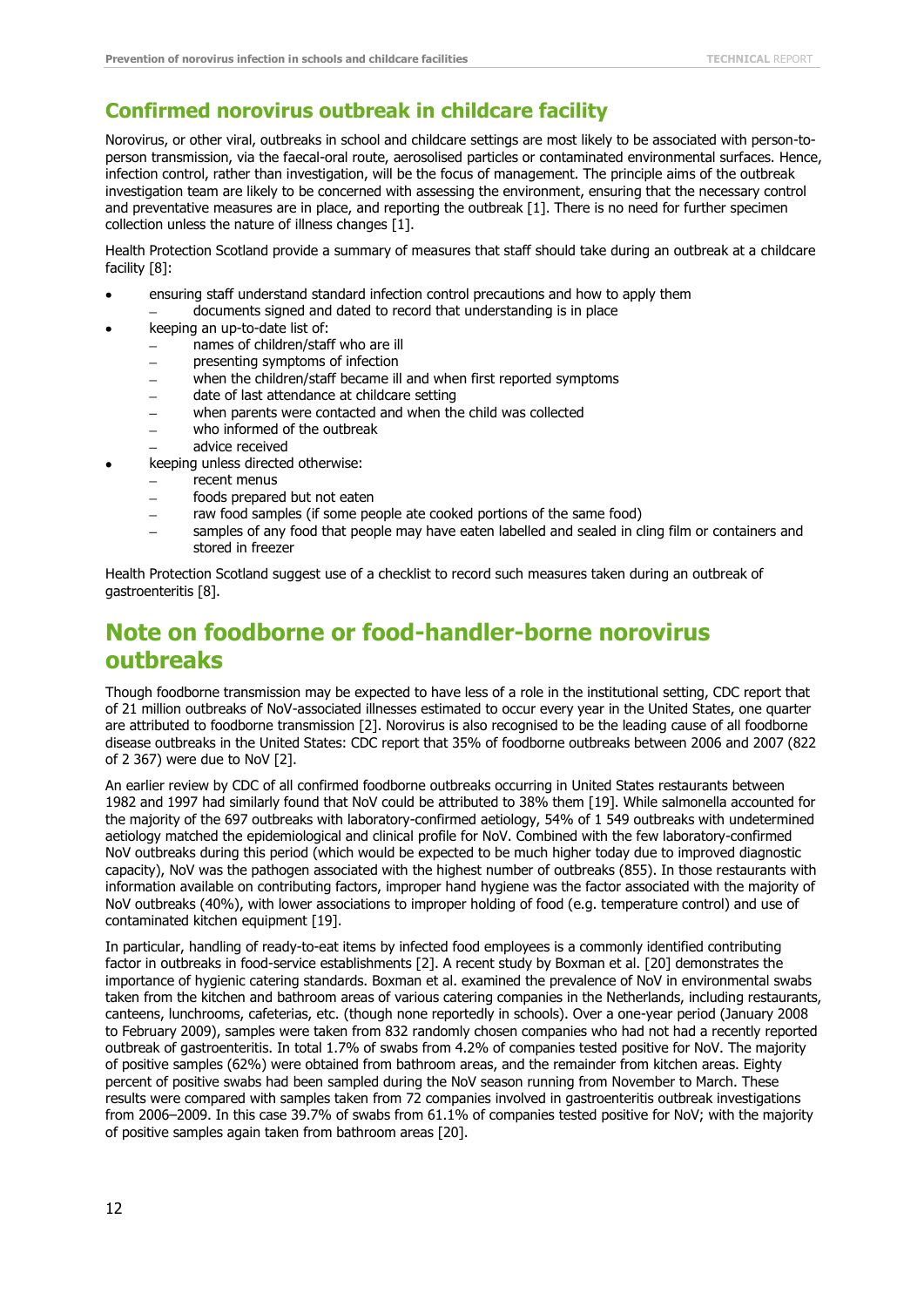The study highlights that NoV can be detected in environmental samples taken from various catering facilities, with a much higher prevalence rate among those recently associated with gastroenteritis outbreaks, but also at low prevalence among companies without recent outbreaks, and highlighting a potential source of infection via catering staff.

The foodborne viruses in Europe network, consisting of 26 institutes in 13 countries [21], is a laboratory and epidemiological network that investigates outbreaks of viral gastroenteritis associated with all modes of transmission (in particular foodborne) in order to obtain an overview of viral activity in the community. In 2001 the FBVE established a database to which all members report outbreaks of viral gastroenteritis, with details on diagnostic testing results, sequences and strain characteristics and other epidemiological data (setting, attack rates, mode of transmission) [21]. According to reporting standards of the FBVE, suspected mode of transmission during a NoV outbreak is considered to be foodborne when the infection is related to consumption of food contaminated during production or processing; food-handler–borne when associated with food prepared by an infected food handler; person-to-person when related to direct contact between infected people; or unknown [22].

Due to the high infectivity of NoV and rapidity of secondary transmission from one infected individual to another, outbreaks initially linked to a food source can often appear to be caused by person-to-person transmission. The Communicable Disease Network Australia and WHO suggest that though foodborne outbreaks can be difficult to distinguish, they may be suspected by a higher number of cases than would be expected during an outbreak associated with person-to-person transmission [1,14].

In suspected foodborne or waterborne outbreaks, public health investigation is likely to be more extensive. The following points summarise the key aspects of public health action following confirmed diagnosis of NoV in an outbreak suspected to be due to foodborne transmission, as outlined by CDNA [1]:

- formation of an outbreak management/control team
- formation of a case definition
- case finding
- hypothesis-generating interviews to identify possible food source of infection
- determine source of infection whether outbreak is related to contaminated food at the source (foodborne), or at the point of service by an infected food handler (food-handler-borne)
- food sampling and investigation of the food preparation and storage environment
- trace back to origin of food products
- epidemiological assessment using a case-control study design

Many factors can make it difficult to identify a common food source of outbreaks in the setting of the global food market. Aside from the rapid transfer to person-to-person transmission, the longevity of NoV in frozen food products, under-reporting of some cases and outbreaks, the uncertain background level of NoV in the community, and the unknown role of asymptomatic shedding from food handlers can all contribute to difficulty in recognition of the source of contamination [22].

Verhoef et al [22] identified a critical gap in surveillance of foodborne NoV outbreaks and suggest a need for international collaboration to increase the number of foodborne outbreaks recognised. Based on the principle that strain sequences from outbreaks linked to a common source are expected to be similar, they conducted a retrospective analysis of NoV outbreak surveillance data collected by the FBVE from 1999–2008 with the aim of quantifying strain variability to identify outbreaks with probable links to others. During this time there were 5 499 NoV outbreaks reported among the participating countries, and 100 were related to 14 common source events in Europe. Their analysis suggested that around 7% of outbreaks reported through the FBVE are likely to be due to international distribution of food [22].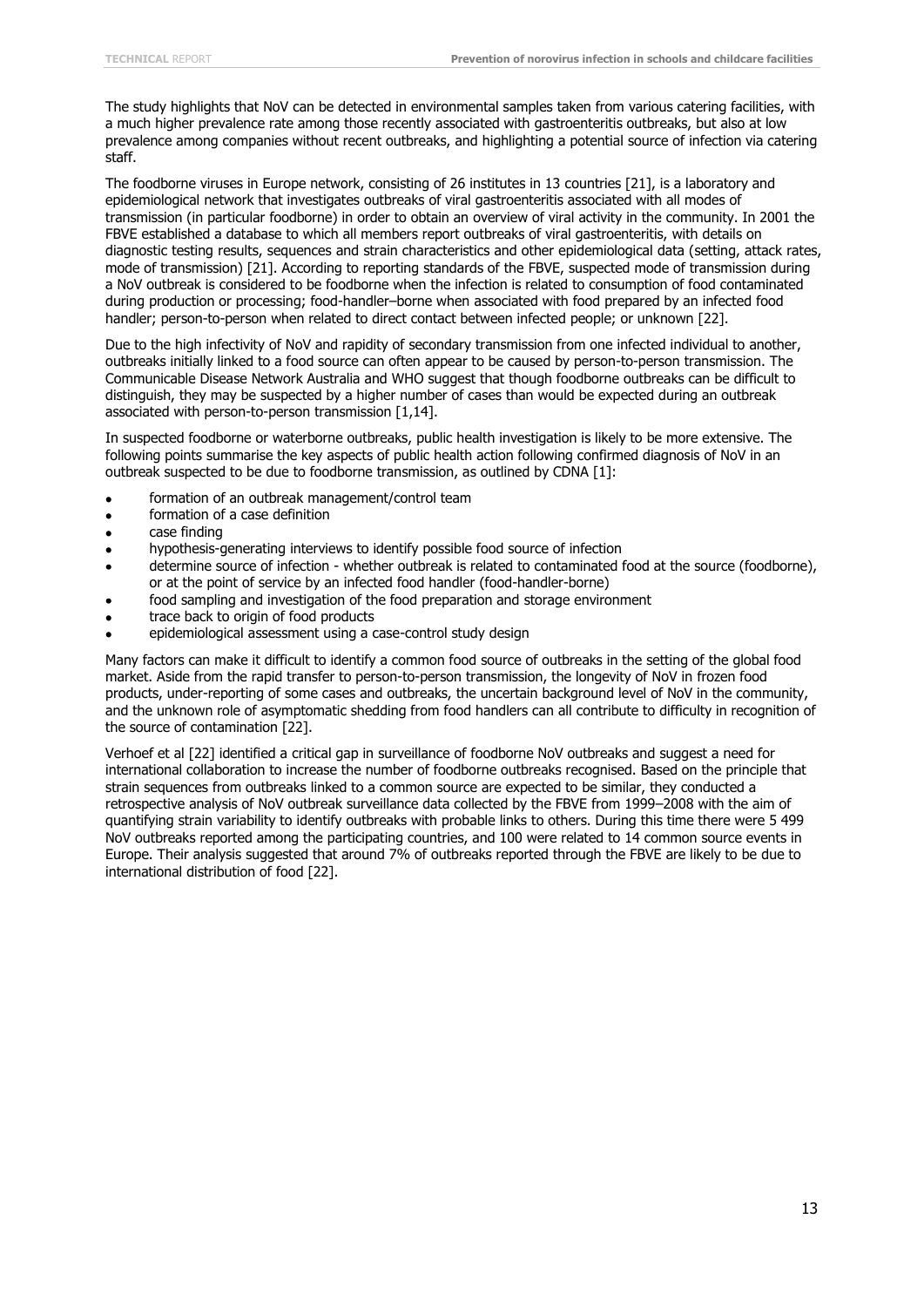## <span id="page-18-0"></span>**3. Infection control interventions during an outbreak**

### <span id="page-18-1"></span>**Key findings**

- 1. In a case of an outbreak situation:
- a) Any child or staff member who has diarrhoea and/or is vomiting, has stomach pain, or otherwise feels unwell or appears to be unwell, should be isolated and sent home. (D)
- b) Any child or staff member with diarrhoea and/or vomiting should be excluded until symptom-free for 48 hours. (D)
- c) The exclusion policy of the childcare facility should be effectively communicated to parents, preferably via a clearly stated written policy. (D)
- 2. Hand hygiene
- a) Hands should be washed according to the WHO protocol: wet hands with warm water; apply soap to all hand surfaces; rinse and dry thoroughly with paper towel; use towel to close tap. (B)
- b) Alcohol gels should only be used when hand washing facilities are not available, and are not effective if hands are visibly soiled. (B)
	- if used, ≥70% ethanol applied to cover all hand surfaces and rubbed in for a contact time of 30 seconds. (B)
	- any hand sanitiser is required to reduce the viral titre by log 2 (99%). (C)
- c) Staff should use personal protective equipment (e.g. disposable gloves and disposable apron) as an adjunct to hand washing when coming into contact with body fluids (e.g. cleaning spillages or nappy changing). (B)
- 3. Environmental cleaning and disinfection
- a) Removal of all organic matter and body excretions using gloves and disposable cleaning clothes and towels is required prior to cleaning with detergent and water and before disinfection. (B)
- b) Sodium hypochlorite at a concentration of 1000 parts per million (1:50 dilution 5.25% bleach) is currently the recommended standard for disinfection of norovirus. (B)
- c) Appropriate disinfectants should be used because alcohol disinfectants do not affect Norovirus. (C) d) Any frequently contacted surfaces should be cleaned twice daily, and after high usage times; this
- Any frequently contacted surfaces should be cleaned twice daily, and after high usage times; this includes toilet seats, flush handles, taps, tables and door handles. (D)
- e) Any textiles not suitable for chemical disinfection should be laundered preferably at a temperature of at least 70C (minimum temperature of 60C). (C)
- f) Thorough cleaning (terminal cleaning) of the entire affected facility should be carried out 72 hours after resolution of symptoms in the last case. (D)
- g) Separate cleaning cloths/sponges should be used for each area (e.g. colour coded) and stored dry between uses; all cleaning equipment should be regularly checked and maintained. (D)
- h) Staff should use personal protective equipment (e.g. disposable gloves and disposable apron) as an adjunct to hand washing when coming into contact with body excretions, e.g. vomits and diarrhoea. (B)

Norovirus is highly contagious. It can be spread through aerosolised particles of vomit being inhaled or contaminating environmental surfaces, and this can be a prominent mode of transmission among children where profuse vomiting is common. Norovirus can also similarly spread via the faecal-oral route, including contamination of food during preparation as discussed above. Only 18 viral particles are required to transmit infection, and CDC report that during peak shedding, a single gram of faeces can contain around 5 billion infectious doses [2]. Norovirus is also highly resilient to chlorine, heating and freezing [1], increasing the chance of persistence in the environment and upon food.

The role of host immunity to norovirus is poorly understood, although histo-blood group antigens are believed to influence susceptibility [2]. It is expected that in most people short-term, strain-specific immunity develops following infection [1], making individuals of all ages susceptible during an outbreak.

The high infectivity of norovirus makes infection control measures of paramount importance. The key interventions to reduce spread of viral gastroenteritis in institutional settings are:

- exclusion or isolation of infected individuals
- effective hand washing technique
- environmental disinfection.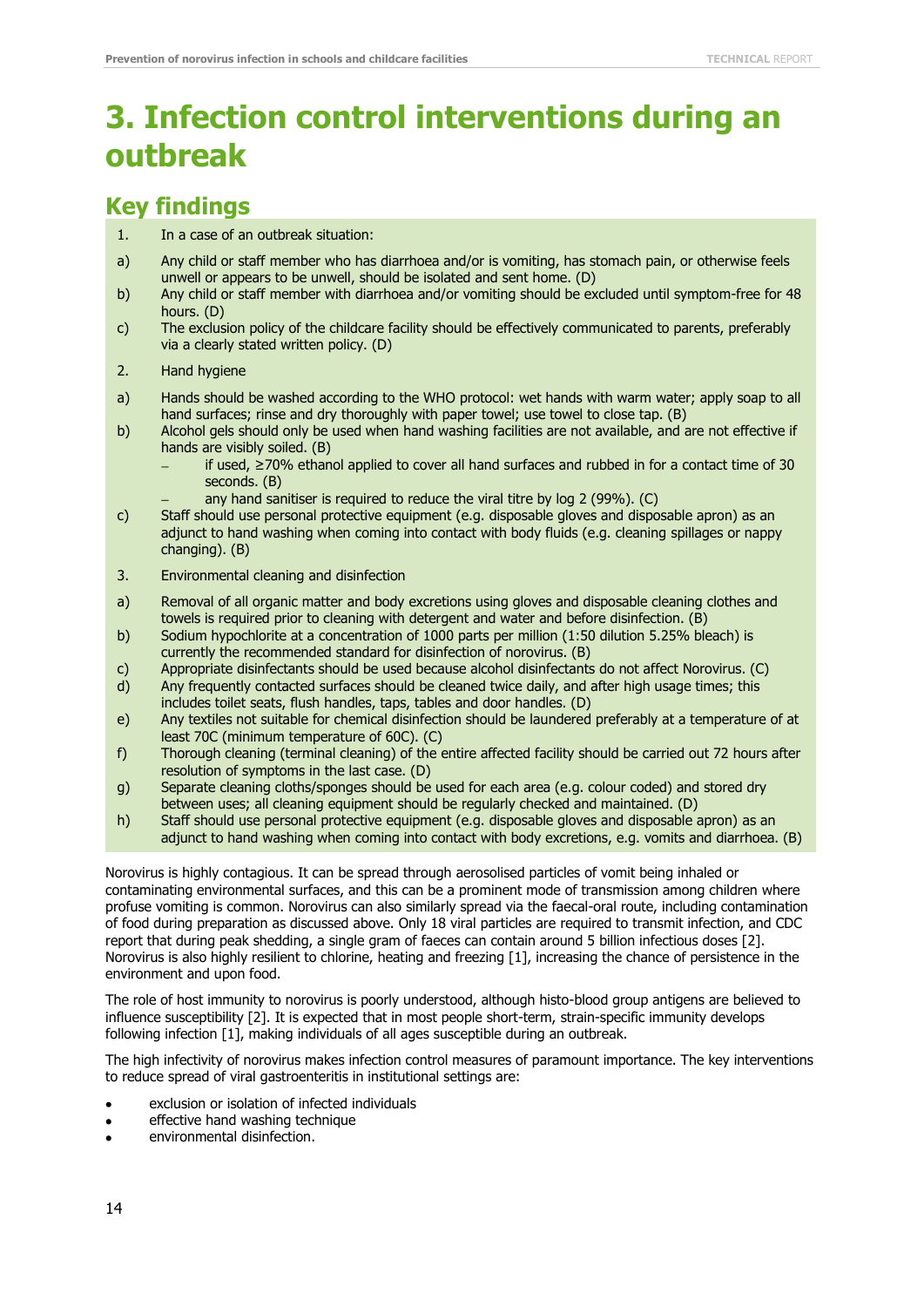### <span id="page-19-0"></span>**Exclusion or isolation of infected individuals**

Health Protection Scotland advise that any child with diarrhoea or vomiting, continuous or severe stomach pain, who appears unwell (flushed or feeling hot), or who has flu-like symptoms or any rash should be isolated, and the parents contacted to take the child home [8].

Immediate exclusion of children or staff with gastroenteritis is a key infection control measure. Guidelines are consistent that individuals with gastroenteritis (NoV or other cause) should be excluded from school until 48 hours after resolution of diarrhoea and vomiting [1,2,8,9,16]. The Centers for Disease Control and Prevention highlight that the principle underpinning isolation is to minimise contact with persons during the most infectious periods of their illness, and that actual evidence for the effectiveness of exclusion and isolation strategies is limited [2].

In residential settings where exclusion is not possible, isolation is necessary. The Communicable Disease Network Australia advise that unwell people should not use communal areas and should be restricted to their room, with people entering the room using personal protective equipment and following strict hand washing procedures [1].

It is also advised that non-essential visiting to affected institutions is limited during outbreaks [1], and this may be applied to the school setting as well. Individuals who do attend the setting are advised to wash their hands upon arrival and when leaving [1].

It is advised that food preparation areas are restricted to catering or kitchen staff. The Communicable Disease Network Australia also advise that communal dining areas should be closed during an outbreak, but if this is not possible, all areas should be sanitised after each use [1]. All utensils and kitchen equipment should be cleaned in the usual manner using detergent and hot water, and any food that may have been handled by an infected person, or been in close proximity to a person vomiting, should be disposed of [1].

Closure of the school or childcare setting may be required to allow for terminal cleaning and disinfection (as covered below); although this will usually be a joint decision made at the local level between the facility and public and environmental health officials [1].

#### **Communication of exclusion policy to parents**

In cases of gastroenteritis (any cause), HPS advise that parents are informed that their child should be kept at home for at least 48 hours after symptoms stop, and that parents are advised on the importance of washing their own and their child's hands to reduce the risk of transmission [8].

As stated by the NHMRC, some parents may find an exclusion ruling difficult due to other work/family commitments, and hence the best way to avoid any conflict between staff and parents is to have a written policy that clearly states the centre's exclusion criteria [9]. This document, which may also include other policies such as immunisation, medication and infection control measures, is advised to be given to the parents when the child joins the school/care centre, giving the parents opportunity to review and discuss the policies beforehand if required [9]. Such a sample letter is provided in HPS guidance [8].

#### **Evidence on transmission and primary and secondary attack rates during outbreaks**

A United Kingdom study by Marks et al. (2003) [23] reported evidence for the airborne transmission of NoV during an outbreak of gastroenteritis in a primary school, diagnostically confirmed to be due to NoV. The local Environmental Health Department was contacted 11 days after the first case of absence due to diarrhoea and vomiting. Cases were defined if parents reported by questionnaire that their child had had NoV-compatible symptoms, or if the school recorded a child absent due to diarrhoea and vomiting (though there were a number of discrepancies between the two). This case definition was met by 153/492 pupils, giving a primary attack rate of 31%. Fifteen children were reported to have vomited in ten classrooms, and a significant linear trend was observed, with attack rates increasing with the number of vomiting episodes that a pupil was exposed to. The odds ratio for an affected child having been exposed to vomiting in the classroom was 4.1 (95% CI 1.8 to 9.3; adjusted for sex, age and classroom location). Secondary cases were household members reporting diarrhoea or vomiting after a child had been ill. Of 256 household contacts, 24 adults and 52 other children became ill, giving secondary attack rates of 17% for adults and 46% for children. The mean duration of illness was 2.3 days [23].

An earlier study by Gotz et al [24] reported the primary and secondary attack rates following a large foodborne NoV outbreak affecting 30 child centres (day care or after-school care) in Sweden in 1999. All centres prepare food, and a raw vegetable salad was suggested to be the cause of the outbreak, via contamination from one of the foodhandlers. A sample of 13 centres was randomly chosen and a cohort of 775 subjects selected, representing half of those exposed. Here, a primary case definition was a person in the centre developing diarrhoea, vomiting or nausea during the first three days of the outbreak; a secondary case a person who became ill on days 4–12; and a secondary household case being a household member who became ill within six hours to ten days of the affected centre attendee. Of 424 people (65%) responding to the questionnaire, there were 195 cases (142 primary and 53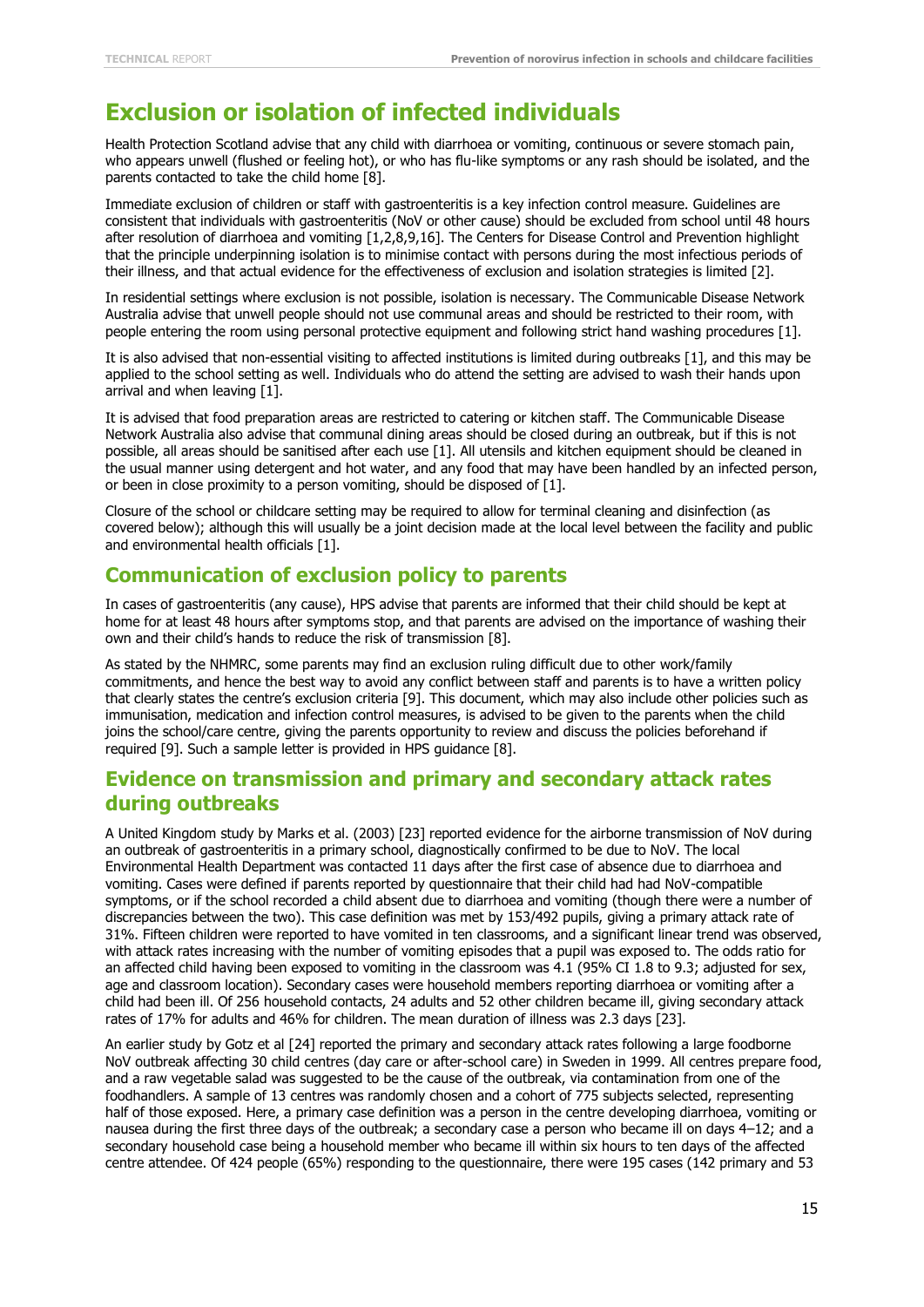secondary), with a primary attack rate of 54% among adults and 19% among children, and secondary attack rates 19 and 13%, respectively. Attack rates were higher among children aged 0–5 than children aged 6–10. Of 403 exposed household members there were 79 secondary household cases; an attack rate of 20%. Of symptoms reported during this outbreak, vomiting was significantly more common in children (affecting 80.6% vs. 64.1% of adults) and diarrhoea was significantly more common in adults (71.5% vs. 52.0% of children); although the most common symptoms affecting both adults and children with equal predominance were nausea and abdominal pain. Duration of vomiting ranged from 1–72 hours and diarrhoea, 1–99 hours. There was a borderline increased risk of secondary transmission if exposed to a person with vomiting, but not diarrhoea. The earlier analysis by Gotz et al. that had found a strong association between primary cases and consumption of a vegetable salad observed a median incubation for primary cases of 34 hours (range 2–61 hours) [24].

#### **Duration of viral shedding**

Peak viral shedding is believed to be during the first 24–48 hours of acute illness; molecular techniques have demonstrated the persistence of viral RNA in the stool for several weeks after symptom resolution [1]. Prolonged viral shedding may potentially increase the risk of secondary transmission, particularly in the community and among food handlers, though the true significance of viral excretion in asymptomatic individuals is unknown [1]. Given that the viral load in faecal samples after symptom resolution is known to be lower than during acute illness, and that diarrhoea has greater potential to spread the virus than normal bowel motions [9], CDNA state that there is no evidence to support the prolonged exclusion of individuals beyond 48 hours after symptom resolution (a recommendation that they specifically refer to food handlers) [1].

The Centers for Disease Control and Prevention and NHMRC advise that if during part of an outbreak investigation asymptomatic food service workers are tested positive for NoV, they may be excluded or their work restricted in line with the US Food and Drug Administration food code [2,9]. The Royal College of Physicians guidance for infected food handlers also raises concern that the period of absence is not long enough when food workers have been infected with NoV, but due to the uncertainty regarding the role of post-symptomatic shedding in transmission of infection, support the recommendation that infected food handlers only need to be excluded until symptom-free for 48 hours [13].

The Australian National Health and Medical Research Council also state that exclusion of asymptomatic contacts of an individual with NoV gastroenteritis, or the exclusion of asymptomatic individuals with infective organisms in their faeces, is not required [9].

The Australian National Health and Medical Research Council provide guidance on the appropriate exclusion period for all cases and contacts with other infectious diseases besides NoV [9]. Supplementary to this, exclusion periods recommended by the PHE document Guidance on infection control in schools and other childcare settings published in April 2010 are also provided for comparison.

#### **Evidence of prolonged post-symptomatic faecal shedding**

A 2007 publication by Murata et al. [25] demonstrated prolonged viral shedding among infants aged six months or younger. A total 172 faecal specimens had been collected from young children (median age 18 months) presenting to paediatric clinics in Japan with acute gastroenteritis in Nov–Dec 2002, and 71 tested positive for NoV. A medical diary of symptoms was kept by parents and follow-up specimens were collected for 26 children. Overall, the median duration of illness was five days, with longer duration in the 7–24 month category than those aged 0–6 months or 2–5 years, though numbers in each age category were small. The median period of viral shedding (days from onset of illness to the last positive fecal sample) was 16 days, ranging from 5–47 days. Norovirus was detected more than two weeks after symptom onset in 6/8 babies aged <1 year; 5/7 aged 1 year; and 2/8 aged 2–3 years. Three of five infants aged ≤6 months had detectable virus to between 42 and 47 days. The median period of viral shedding was 42 days in infants aged ≤6 months, compared to 10 days in those above one year of age [25]. In particular this study highlights the importance of nappy hygiene and exercising caution when changing and disposing of nappies in babies and young children who have been ill with NoV gastroenteritis.

An experimental study by Atmar et al. [26] similarly demonstrated prolonged post-symptomatic and asymptomatic shedding among 16 adult volunteers orally inoculated with NoV in order to monitor the duration of viral shedding. Norovirus was first detected by RT-PCR in faecal samples taken 18 hours after inoculation, and shedding lasted for a median of 28 days, ranging from 13–56 days. Peak levels of NoV were 95x10<sup>9</sup> genomic copies per gram of faeces. By the less sensitive method of ELISA, NoV was first detected at a median 42 hours after inoculation, and then the virus was detectable for only 10 days. All 16 volunteers had detectable NoV in their stool, but only 11 met predefined criteria for gastroenteritis (diarrhoea, >200g watery faeces continuous, for any 24 hour period, or one episode of vomiting in addition to another symptom). In individuals with gastroenteritis, no association was observed between symptoms and the time of peak shedding, though the average duration of their symptoms was only one day. It was observed that peak vital shedding was higher in individuals who developed gastroenteritis compared to those who did not. As the authors of this study and CDNA guidance highlights, the significance of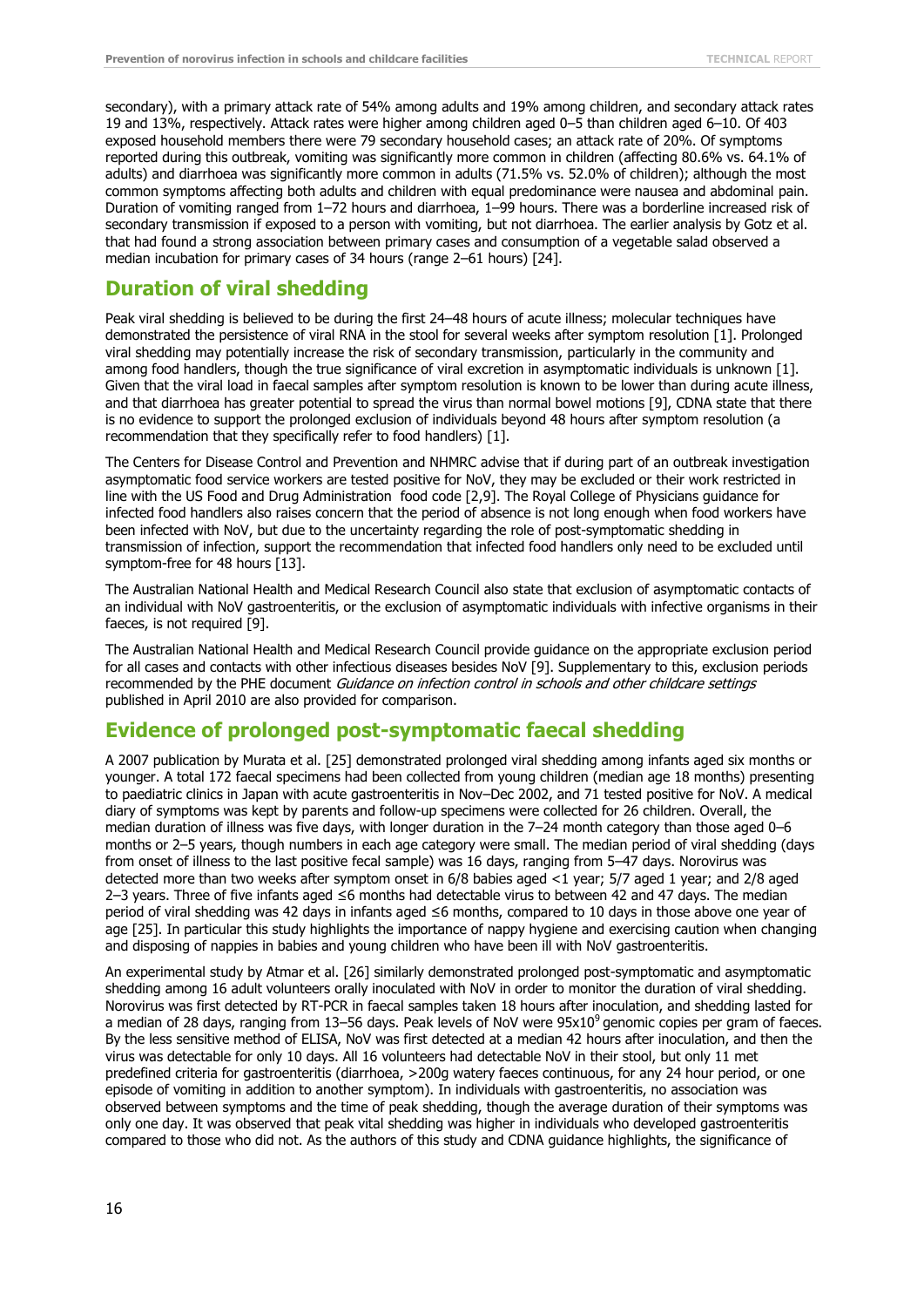post-symptomatic and asymptomatic faecal viral shedding requires sensitive methods for assessing the infective viability of the virus [1,26].

What both of these studies do highlight is the vital importance of hand washing among post-symptomatic and asymptomatic individuals.

### <span id="page-21-0"></span>**Hand washing and personal protection**

Hand washing as outlined in the first section of this report is a standard infection control precaution. During an outbreak it is one of the most important measures to prevent person-to-person transmission via the faecal-oral route. The Communicable Disease Network Australia states that effective hand washing has been demonstrated to prevent absenteeism, and prevent viral transfer to environmental surfaces [1]. Hand washing is also recognised as the most effective way of preventing the spread of food-handler-borne infection [13].

During NoV outbreaks, hands should be washed as above in line with WHO recommendations, using a liquid soap and running water and thoroughly drying with disposable paper towels. There is variable evidence on the efficacy of alcohol gels and they should only be used when hand washing facilities are not available, and are of no use if hands are visibly contaminated with faeces, vomit or other bodily fluids [10]. Of note, several trials have found that when using liquid soap or alcohol gel, it is the efficacy of hand rubbing, in addition to the time that soap or gel is rubbed in for, that has been demonstrated to have the greatest effect on reducing contamination (although, this information is not specific to NoV contamination) [1,10].

#### **Use of alcohol gels and hand sanitisers**

The World Health Organization has investigated the efficacy of different alcohol gels used in hand hygiene to reduce contamination with various microorganisms. As NoV cannot be grown in culture, studies of NoV activity typically use the surrogate of feline calicivirus (FCV), or else another non-enveloped single stranded RNA virus [16].

Though 60–70% alcohol gels have been demonstrated to have good effect against gram-positive and negative bacteria, enveloped viruses, mycobacteria and fungi, WHO conclude that they have only moderate effect against non-enveloped viruses, including rotavirus, adenovirus and rhinovirus. The reduction in contamination is uncertain and there have been variable results from recent studies: some have demonstrated that 60% alcohol gel can give a 3–4 log reduction in the infective titre of non-enveloped viruses, though others have demonstrated only 1–2 log reduction [1,10,16]. A product that provides less than 2 log (99%) reduction is not considered an effective hand disinfectant [16].

Ethanol has also been demonstrated to be more effective against NoV surrogates than other alcohols such as n-propanol and isopropanol: when testing various 70% alcohol solutions, ethanol when rubbed into the hands for 30 seconds gave the most effective viricidal activity [10]. While higher alcohol concentrations above 80% have been demonstrated to have lower efficacy in some studies [1,10], the Maritime and Coastguard Agency (MCA) report the results of one study demonstrating that with 30 second contact time, only 95% ethanol could produce the required minimum 2 log reduction in FVC, with lower ethanol concentrations ineffective [16].

The World Health Organization report the efficacy of other hand disinfectant agents against non-enveloped viruses [10]:

- iodophors: moderate effect
- chlorhexidine: poor effect
- chloroxylenol: variable effect
- hexachlorophene, triclosan, and quaternary ammonium compounds: uncertain effect

Overall the guidelines and collated evidence suggest that the most effective way to remove NoV contamination is to wash hands with liquid soap and running water for at least 20 seconds [2] and to dry them thoroughly. With the effect of alcohol gels and hand sanitisers uncertain, they should be considered as an adjunct to hand washing, but not a substitute.

#### **Use of gloves and other personal protective equipment**

The Communicable Disease Network Australia and HPS advise that personal protective equipment (PPE) (i.e. single-use disposable gloves and apron) is used in circumstances where the staff member is likely to come into contact with faeces or vomit, to reduce risk from splashing or aerosolised transmission [1,8]. This includes cleaning and nappy changing or other contact with an ill child where the hands or body are likely to be contaminated.

Guidance highlights that reliance should not be placed on gloves, and hands must be washed before applying and after removing PPE [1,8]. In particular, the RCP raise concerns that when gloves are used by food handlers they can give a false sense of security and result in a reduction in hand washing. The Royal College of Physicians state that there is no evidence to suggest that use of gloves can reduce the transfer of micro-organisms from hand to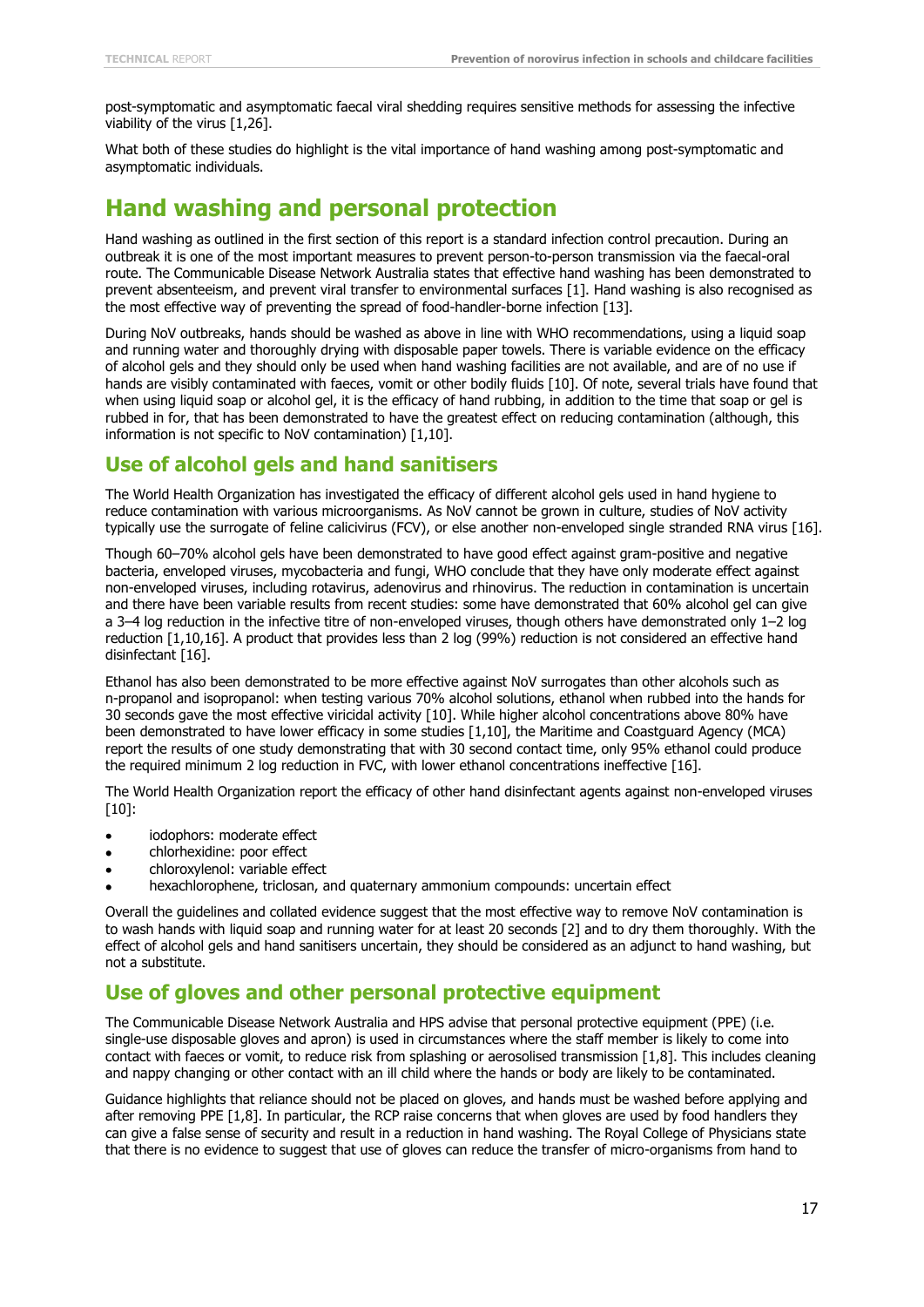food, though they discuss that this may be due to the quality of gloves or the way in which gloves are used and removed [13].

The Communicable Disease Network Australia advise that surgical filter masks should also be used when attending a vomiting person or when cleaning surfaces visibly contaminated by vomit or faeces to reduce risk of transmission through aerosolised particles [1].

### <span id="page-22-0"></span>**Environmental cleaning and disinfection**

Sodium hypochlorite (chlorine bleach) is advised by CDC and CDNA as the gold standard disinfectant for use in NoV outbreaks. The Centers for Disease Control and Prevention state that the required concentration for cleaning of environmental surfaces is between 1 000 and 5 000 parts per million (1:50–1:10 dilution of 5.25% bleach; 5–25 tablespoons per gallon of water) [2]; though the standard concentration accepted by most guidance is 1000ppm [1,16]. This must be freshly prepared due to the potential for evaporative dilution [1,16] (although CDC advise that it may be prepared for storage for up to 30 days if the concentration is doubled to 2000–10,000ppm [2]).

This concentration has been demonstrated to have limited effectiveness on surfaces visibly contaminated with faeces, and hence cleaning with detergent and warm water prior to use of bleach is required to remove all organic matter [1,10]. Disinfectant applied directly to urine can also cause release of chlorine gas [9]. The Communicable Disease Network Australia and MCA advise that sometimes a combined detergent/sodium hypochlorite solution may be used as a 'one-step' clean [1], though these products have not been demonstrated to be as effective as cleaning with detergent before applying disinfectant [16].

Any disinfectant used is required to give a minimum log 4 reduction in viral titre (99.99%) [10,16]. The CDNA advises that a 1000ppm sodium hypochlorite solution, when used on cleaned surfaces, requires a contact time of at least ten minutes to provide sufficient inactivation of the virus [1]. The Centers for Disease Control and Prevention report the findings of a recent study which found that when the higher 5 000ppm concentration was used, approximately four minutes of exposure was sufficient to reduce NoV surrogates by log 4, even when applied to faecal contaminated surfaces [2]. However, application of 1 000ppm sodium hypochlorite solution to surfaces that have previously been cleaned with detergent and water is the accepted standard.

#### **Disinfection procedures**

The Communicable Disease Network Australia advise that during NoV outbreaks, frequently-touched environmental surfaces are cleaned and disinfected more frequently than the daily cleaning schedule normally recommended: they advise toilet seats, flush handles, taps, tables and door handles to be cleaned at least twice daily, and after any high usage times [1]. Children's toys and items in play areas may also be heavily contaminated and all items should be capable of withstanding disinfection [16].

Sodium hypochlorite is damaging to many textiles. For contaminated items not suitable for chemical disinfection, CDC state that the efficacy of heat disinfection at 60C has been demonstrated in laboratory conditions [2]. Clothing, linen, non-disposable mop-heads and other soiled washable items should be laundered in a hot wash with detergent for the maximum cycle [1]. The Maritime and Coastguard Agency recommend that this is at minimum 70C, and that if this cannot be achieved they advise adding sodium hypochlorite to the penultimate rinse (at least five minutes) at a concentration of 150ppm [16]. It is advised that carpets and furnishings that cannot be laundered are cleaned with detergent and warm water and then steam cleaned [1,16]. Vacuum cleaning is not recommended as it can re-circulate NoV; if used, a separate ducted system or HEPA-filtered (high efficiency particulate air) vacuum is recommended [1,16].

Summary of recommended cleaning and disinfecting procedure for any environmental spillages of body fluids [1,8,9]:

- wash hands and put on PPE
- prepare a solution of general-purpose (preferably neutral) detergent and warm water, and a fresh solution of disinfectant (following manufacturer's instruction for dilution)
- use disposable paper towels to soak up spillage and place in disposable, leak-proof plastic bag
- apply detergent solution using disposable towels/cloth, rinse to remove residue, wipe dry with disposable towel, or leave to air dry, and place all used towels in a disposable, leak-proof plastic bag
- discard gloves and apply new gloves prior to disinfecting
- apply disinfectant according to manufacturer's instruction and leave for sufficient time
- remove all PPE and place in a disposable plastic bag and seal it, then wash hands
- the area should be closed/sealed off for a minimum of two hours after the incident [16]
- all non-disposable cleaning equipment (e.g. buckets) should be cleaned and disinfected and dried between uses [16].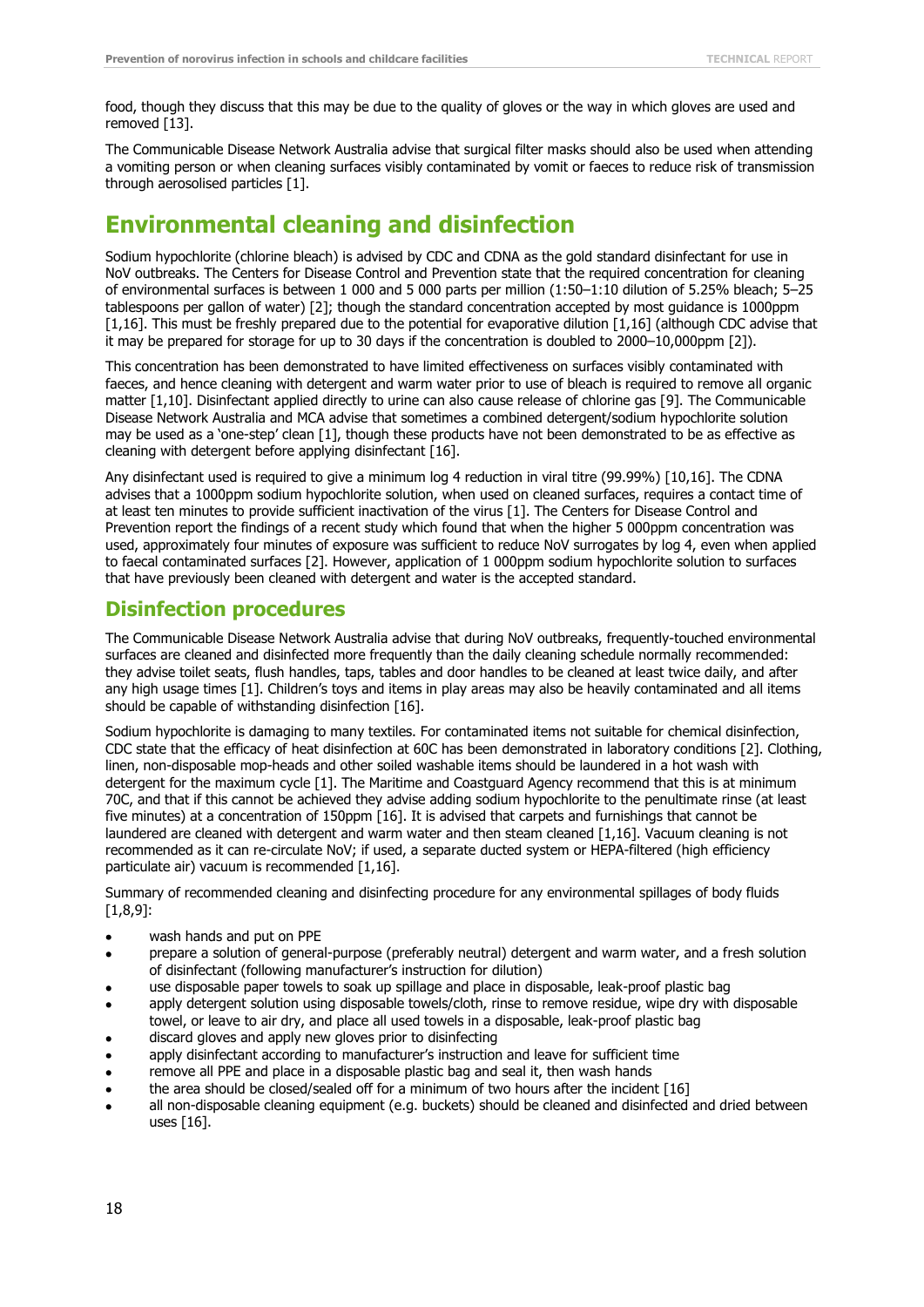#### **Terminal cleaning and disinfection**

The Communicable Disease Network Australia advise that terminal cleaning and disinfection of the entire affected area, unit or section (e.g. all surfaces, all furnishings, etc.) should be carried out 72 hours after resolution of symptoms in the last case, thus allowing for a 24 hour incubation and 48 hour peak infectivity of any newly infected individuals [1]. They recommend a minimum time elapse of 72 hours since the onset of symptoms in the last case and 72 hours since vomiting or diarrhoea in the environment. Terminal cleaning and disinfection is carried out before the outbreak is declared to be over [1].

#### **Note on other disinfectants**

The efficacy of triclosan and quaternary ammonium compounds against non-enveloped viruses has not been demonstrated [1,10,16]. Of note, the study by Marks et al.[23] reporting on a NoV outbreak at a primary school in the United Kingdom, observed that the first period of environmental cleaning took place on days 13–14 of the outbreak, but this was with a quaternary ammonium compound, due to concerns about the health and safety of chlorine-releasing products. This disinfection was ineffective and the school had to be cleaned again on days 19–20, this time using chlorine-based products. The school was closed between days 18 and 21, and the last reported illness in a child was on day 22 [23].

The efficacy of ethanol as a surface disinfectant has also not been demonstrated, despite it having some efficacy as a hand sanitiser [1,16]. There would further be safety issues if alcohols were used for surface disinfection of large areas.

Iodine-based, glutaraldehyde-based and phenol-based disinfectants, hydrogen peroxide and chlorine dioxide, have all been demonstrated in the laboratory to have effectiveness against FCV, though their use is not recommended due to toxicity risks or difficulties with practical use [16].

Testing of all disinfectants is limited to the surrogates of NoV, [1,10,16] and the CDC note the conclusion of recent reports that FCV, the most commonly used in testing, is not the most resistant surrogate virus to predict NoV inactivation [2]. The Maritime and Coastguard Agency provide lists of the actions of commonly used disinfectants against FCV [16].

### <span id="page-23-0"></span>**Evidence supporting infection control measures**

#### **Systematic reviews**

A key 2008 systematic review by Harris et al.[27] concluded that the current published literature does not provide an evidence base for the value of infection control measures during norovirus outbreaks in semi-enclosed settings.

The review included 47 papers (all in developed countries; 15 reports from Europe), the majority of which covered outbreaks in hospitals and nursing homes. Only three papers reported childcare settings, one school and one daycare centre in the US, and one nursery in Japan. Specific analysis of these settings was not conducted. Outbreaks were significantly longer in hospitals and nursing homes (median 19 and 16 days, respectively) than in non-healthcare settings (median seven days).

There was no effect of infection control measures on overall outbreak duration, which was 16 days (range 1–44 days) when infection control measures were used, and 14 days (range 2–92 days) when they were not (reported by 29 papers covering 47 outbreaks in all settings). There was also no effect of infection control upon attack rates in all settings: 47.6% of patients/customers and 34.4% of staff were affected in reports where infection control was used, compared to 36.1% and 32.4%, respectively, where infection control was not described [27].

Though this review found no effect of infection control measures, the authors report that the quality of the included literature prevented a firm conclusion either way. The assumption was made that infection control measures were not implemented if they were not discussed, and many reports did not specifically describe the infection control measures used. There was also a lack of post-intervention evaluation [27].

#### **Randomised controlled trials**

One randomised controlled trial has investigated the efficacy of infection control interventions for preventing absenteeism due to gastroenteritis or respiratory illness in the school setting (not during an outbreak). Sandora et al. [28] performed an eight-week cluster-based RCT where 15 classrooms (including a total 285 students) were randomised to an intervention of alcohol-based hand sanitiser (70% ethyl alcohol) and quaternary ammonium wipes to disinfectant surfaces, or to the control of standard hand washing and cleaning practices. Students in intervention classrooms were instructed to use the hand sanitiser after using the bathroom and before and after lunch; and teachers disinfected classroom surfaces once daily after lunch.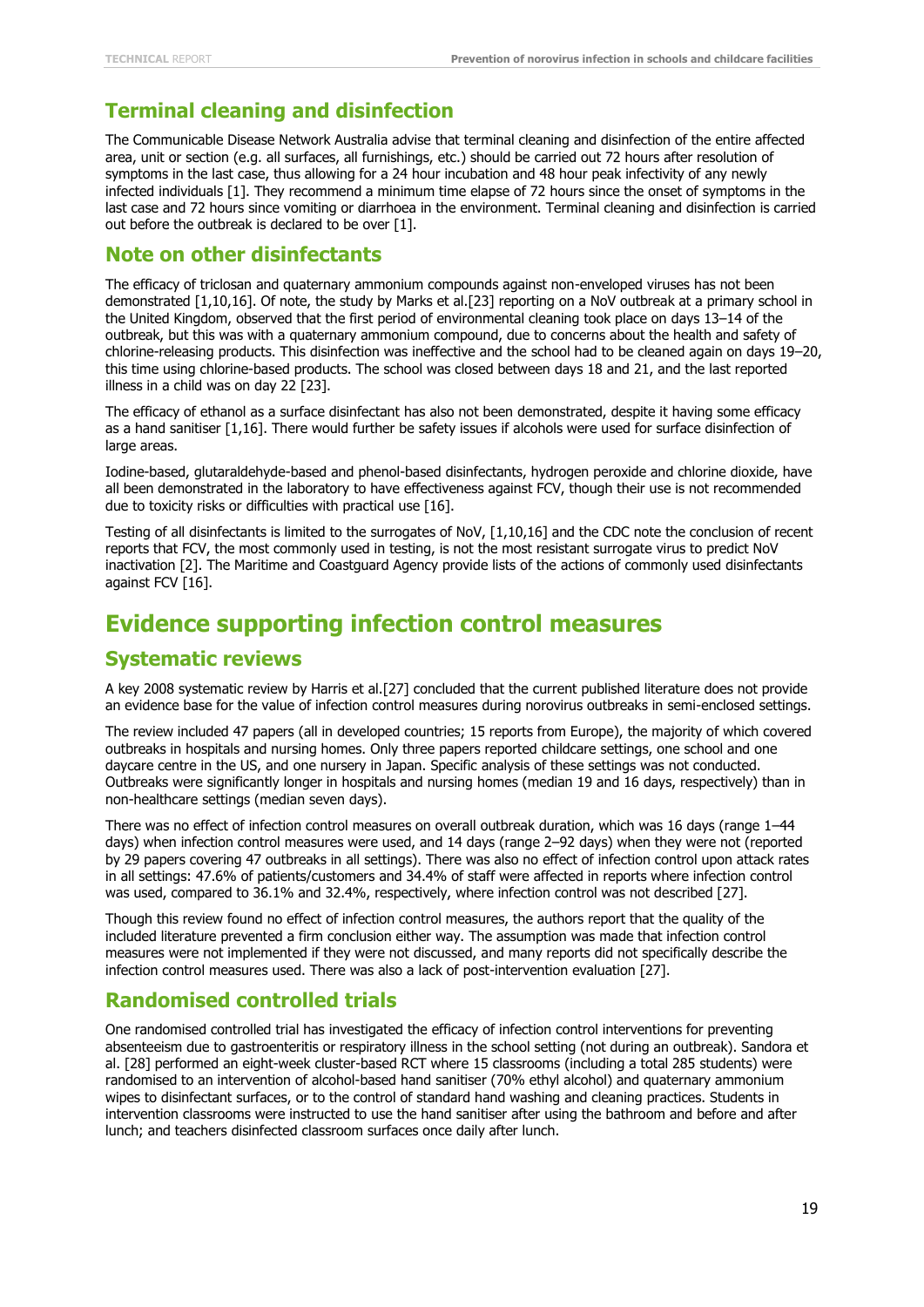The intervention significantly reduced the primary outcome of absenteeism due to gastroenteritis (defined as  $\geq 2$ very loose/watery stools and/or vomiting in a 24-hour period): 16% of intervention students missed ≥1 days vs. 24% control. Swabs of classroom surfaces were taken for viruses and bacteria; only NoV was detected on classroom surfaces and significantly fewer positive swabs were from intervention classrooms (9% of samples vs. 29%).

By contrast the intervention had no effect on reducing absenteeism due to respiratory illness [28].

#### **Non-randomised controlled trials**

A further non-randomised trial was identified in the residential care setting, though few conclusions could be drawn from it about the effectiveness of individual infection control measures. Friesema et al. [29] aimed to investigate the effect of three infection control protocols in 37 laboratory-confirmed NoV outbreaks reported at 49 nursing homes in the Netherlands during the November–April 05/06 and 06/07 seasons. The three levels of interventions were a basic protocol of cohorting/exclusion, hand hygiene and frequent toilet cleaning; an intermediate protocol which included cleaning and disinfection with 250ppm chlorine; and an extensive protocol of specific measures including cleaning and disinfection with 1000ppm chlorine, use of face masks when exposed to vomit, and exclusion until symptom-free for 48–72 hours.

In 54 of 75 affected wards, protocols were commenced within three days of symptom onset in the first case. Compared to later implementation of infection control this was associated with a significant decreased attack rate among staff (20% vs. 33%), and decreased, though non-significant, attack rates among residents (36% vs. 40%), and decreased outbreak duration (mean 15.9 days vs. 18.5 days) [29].

Compliance with the assigned protocols was poor and this prevented comparison between protocols. Therefore Friesema et al. looked at individual infection control measures reported across centres. Measures implemented in at least 90% of all wards were immediate cleaning of a room contaminated with stool or vomit; stringent hand washing with water and soap; and staff using gloves. The individual measures associated with the largest effect upon attack rate were the refusal of symptomatic visitors (when implemented attack rates were 36% among residents and 13% among staff, vs. 41% and 20%, respectively, when not) and exclusion of ill staff until 48–72 hours after symptom resolution (36% and 17%, vs. 48% and 26%) [29].

#### **Experimental studies**

A 2004 experimental study by Barker et al [30] used RT-PCR to study the transfer of NoV from contaminated faecal matter on fingers and cloths to other hand-contact surfaces. They also compared the effectiveness of detergent-based cleaning alone with sodium hypochlorite disinfection of contaminated surfaces. For the study they used a laboratory faecal sample positive for NoV genogroup GII, with a negative faecal sample used as a control.

Fingertips were pressed onto contaminated tissue (previously soaked with 150microlitres of faecal sample in 1:5 phosphate-buffered saline) and allowed to dry before testing for NoV. Ten replicate tests showed that after washing with liquid soap and water for one minute, rinsing for 20 seconds and thoroughly drying with disposable paper towels, no virus was detectable. To test environmental transfer, contaminated fingertips were sequentially pressed onto eight melamine surfaces for 10 seconds and then sampled 15 minutes later. In four replicate tests, the first four surfaces all tested positive for NoV; the second two were positive on three of four tests; the seventh surface was positive on one of four tests; and the eighth surface was negative on all four tests. To test secondary transfer, 15 minutes after surface contamination, clean dry fingers touched the surface and then touched three secondary environmental surfaces. In 10 tests, 40% of secondary surfaces were positive [30].

Six surfaces were then directly contaminated with a 1:5 faecal suspension contaminated with NoV, and three different methods of surface decontamination were tested: detergent solution alone; 5000ppm hypochlorite disinfectant applied directly for one minute or five minutes then wiped away with detergent; or initial detergent solution to remove soiling followed by hypochlorite disinfectant. Fourteen replicate tests revealed that washing with a cloth soaked in detergent solution did not eliminate NoV and also facilitated transfer via the cloth to other surfaces and to fingers. In replicate tests where hypochlorite disinfectant was applied directly, 21% of surfaces remained positive after one minute contact, and 28% remained positive after five minutes contact. The most efficacious method was cleaning with detergent followed by hypochlorite disinfection for one minute, after which no NoV was detected on surfaces [30].

#### **Surveys**

Surveys by the CDC's Vessel Sanitation Program from cruise ships affected by NoV outbreaks also support the efficacy of hand hygiene and isolation [31]. Survey responses were received from a total 1 323 passengers who travelled on three affected ships. Affected cases were more likely to report exposure to an ill cabin mate or social contact, or exposure to another's diarrhoea or vomit. Compared to controls, affected cases were significantly less likely to believe that hand washing or hand sanitiser were effective means of preventing gastrointestinal illness; less likely to wash their hands after using the bathroom; and less likely to believe that isolation was an effective method of preventing spread of infection.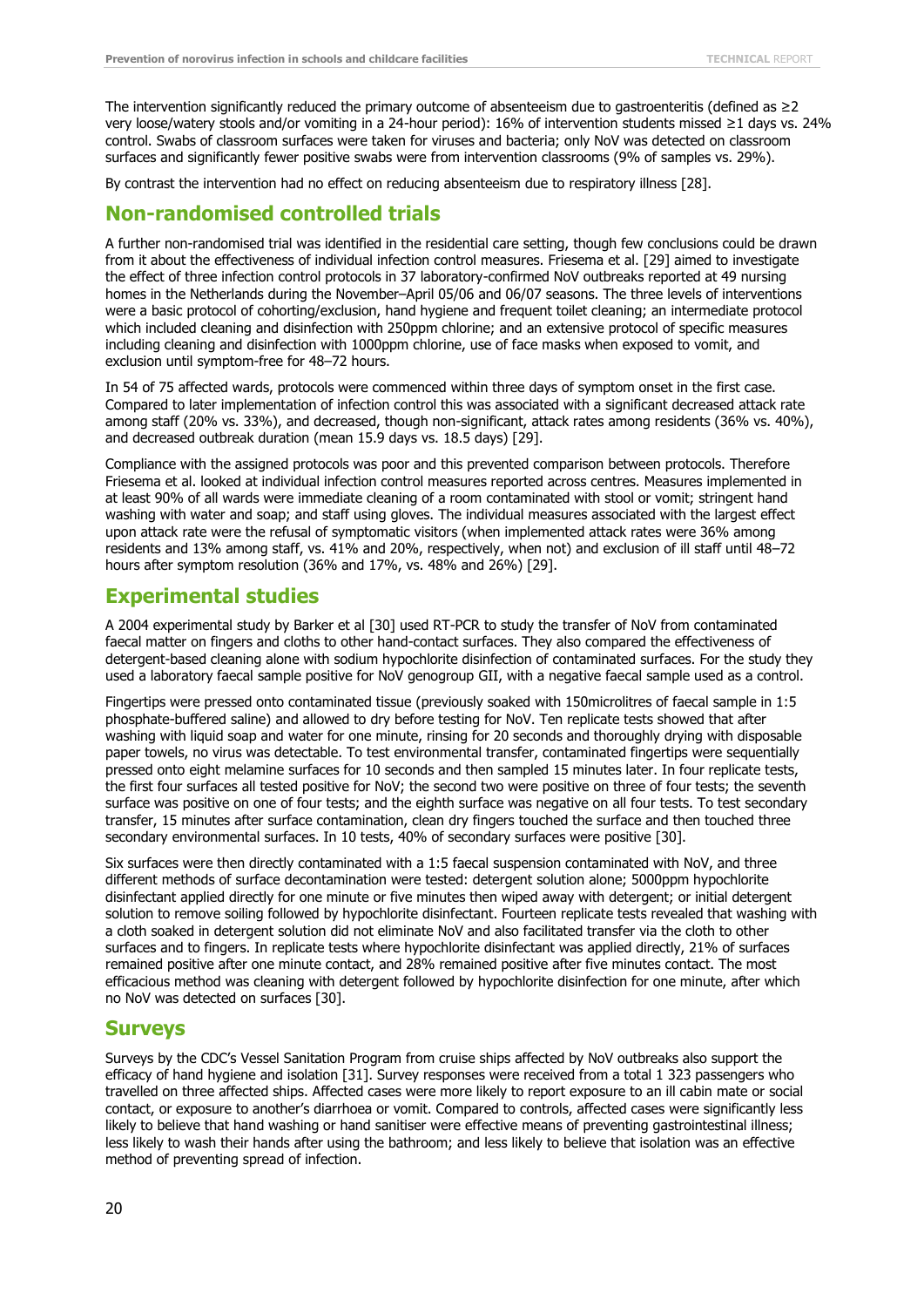Between 43 and 70% of affected cases delayed reporting or did not report their illness to the ship's infirmary, mostly because they did not think it was serious, or were self-treating. All three ships had been associated with passengers (range 5–12) who were ill with gastroenteritis prior to embarkation [31]. The survey findings highlight the need for passenger education about signs, symptoms and public health impact of gastrointestinal illness, which may also be relevant to other institutional settings.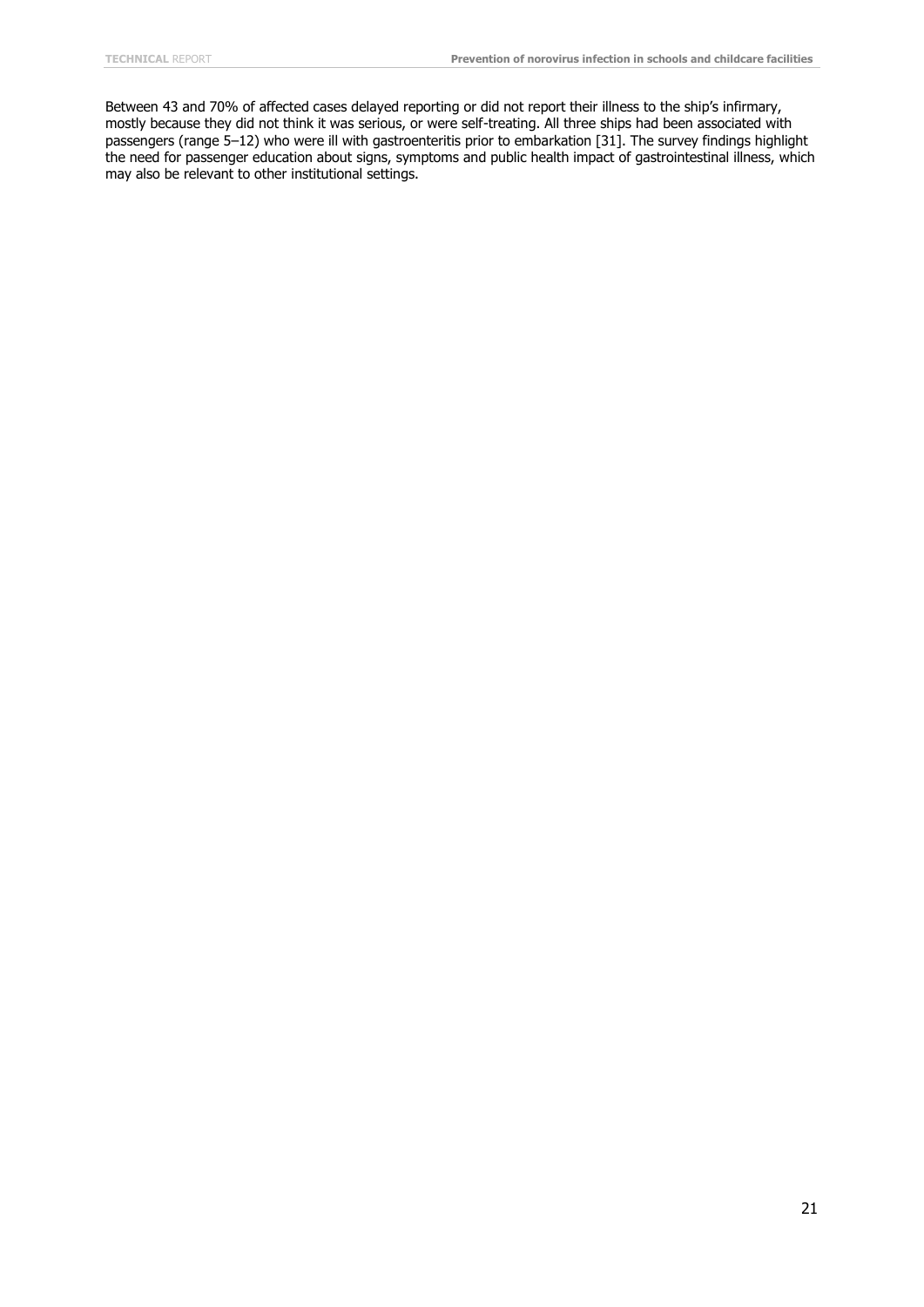## <span id="page-26-0"></span>**4. Post-event review and remediation planning**

### <span id="page-26-1"></span>**Key findings**

- The outbreak management team should declare the end of the outbreak; there is no consistent recommendation about when this should be. (D)
- A public health report summarising the outbreak (including laboratory results, minutes of meetings, other communication, etc.) should be kept and forwarded to appropriate stakeholders. (D)
- Debriefing between public health officials and all other individuals involved in the outbreak is recommended to review and consider how future situations may be better managed. (D)
- All childcare facilities should provide a programme of education and training for staff that cover the key methods of outbreak management, and a run-through of these procedures performed at least annually. (D)

### <span id="page-26-2"></span>**Conclusion of an outbreak**

During an outbreak, the institution updates the public health unit on the number of cases, and review of infection control measures may be taken if there is a change in nature of illness, or an alternative mode of transmission is suspected.

The outbreak management team declare the end of a NoV outbreak, but CDNA report that there is no consensus on when this should be [1]. A previous recommendation given for residential facilities is when seven days have elapsed since resolution of symptoms in the last case; another recommendation is when two incubation periods for the organism have passed since the end of symptoms in the last case [1]. The Communicable Disease Network Australia consider that an appropriate time for declaration of the end of a NoV outbreaks is when no new cases have occurred in 72 hours from the onset of symptoms of the last case [1]. This is assuming the unknown role of asymptomatic and post-symptomatic viral shedding in the transmission of infection.

The end of the outbreak should then be communicated to all institutional staff and all those involved in the investigation. The Communicable Disease Network Australia and WHO advise that a public health report on the outbreak should include investigations made, findings and recommendations; and that copies should be kept of all laboratory results, minutes of meetings, and other communications and documentation. A summary report should be forwarded to appropriate stakeholders [1,14].

Debriefing between the public health outbreak management team and all other individuals involved in reporting and managing the outbreak is recommended to allow opportunities to identify strengths and weaknesses in the outbreak investigation and how future situations may be better managed.

World Health Organization guidance lays out the aims of debriefing, which are to [14]:

- ensure that control measures for the outbreak are effective
- identify long-term and structural control measures and plan their implementation
- assess whether further scientific studies should be conducted
- clarify resource needs, structural changes or training needs to optimise future outbreak response
- identify factors that compromised the investigations and seek solutions
- change current guidelines and develop new materials as required
- discuss legal issues that may have arisen
- arrange for completion of the final outbreak report.

### <span id="page-26-3"></span>**Training and remediation planning**

Education and training are vital to the prevention of future outbreaks. The Communicable Disease Network Australia advise that all institutions provide a programme of education for their staff concerning the key methods of management and prevention of future outbreaks [1].

Health Protection Scotland advise that a run-through of outbreak procedures (e.g. notification of public health authorities, action to take, records to keep, etc.) are performed annually in childcare facilities [8].

Systematic review evidence of preventative strategies employed in institutions Due to the lack of data concerning prevention of outbreaks in school or childcare facilities, we also included data from other institutional settings.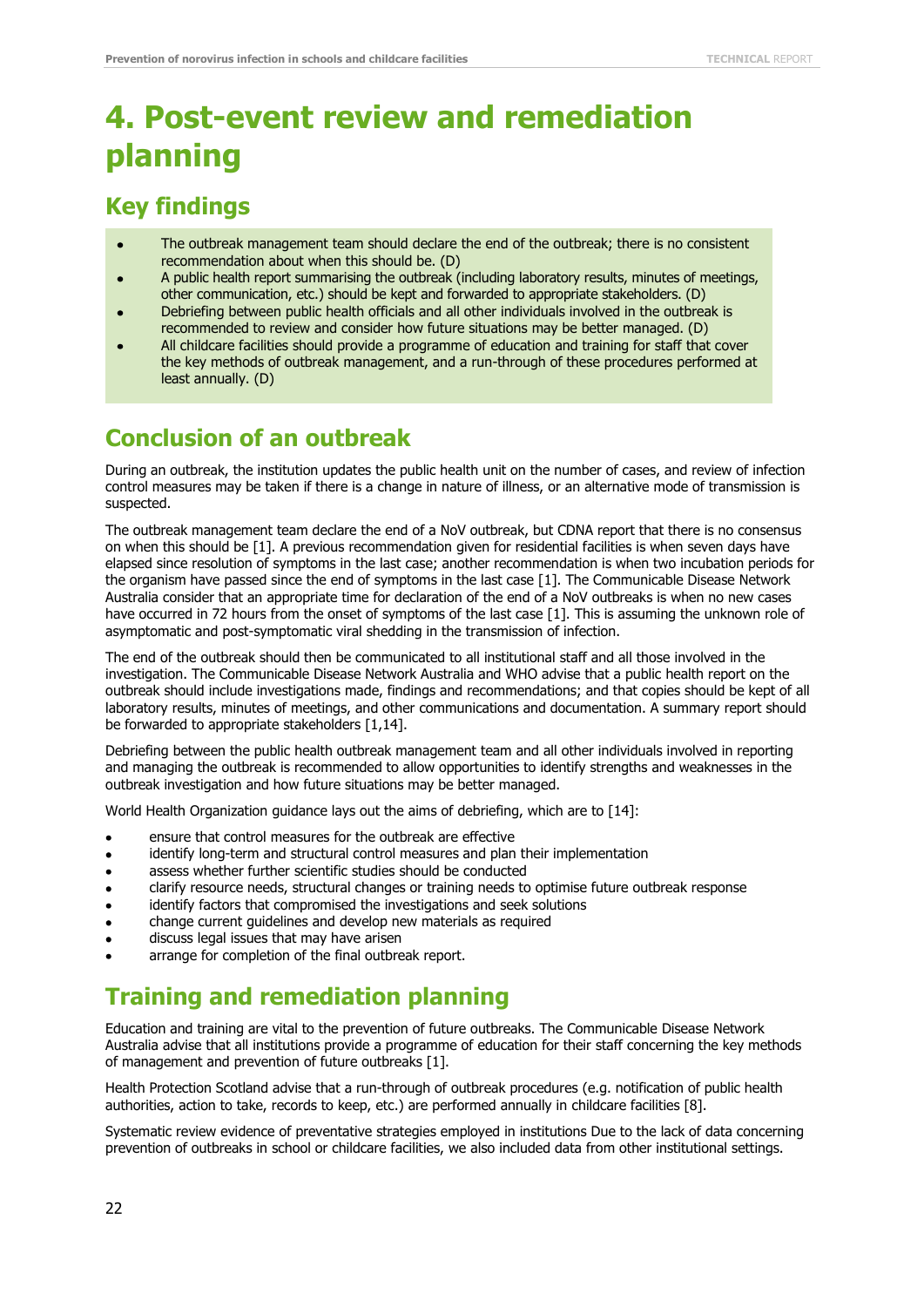A 2010 systematic review by Grieg et al [32] identified investigation reports (most from government sources) for gastroenteritis outbreaks in prisons, and looked at infection control measures used, and preventative recommendations made for future outbreaks. The causal agent of each outbreak was identified by laboratory confirmation from faecal sampling of cases or food sampling. Seventy-two outbreaks were identified and 15 (21%) were due to viral causes, 14 of which were NoV. The attack rate in NoV outbreaks was 14%. A third of viral outbreaks were associated with person-to-person transmission, a third were of unknown transmission, and the remainder were associated with foodborne transmission.

Twenty-one of all 72 outbreaks reported measures taken to control the outbreak. For outbreaks associated with both foodborne and person-to-person transmission, exclusion (or restricting movements), particularly related to food preparation areas, was the main infection control measure reported, with enhanced hand washing, cleaning and disinfection reported less frequently. Thirty-two reports included recommendations to prevent future outbreaks. Of eight outbreaks associated with person-to-person transmission, three reports gave a total 24 different recommendations. The most common recommendation was exclusion/restricting movements of ill prisoners or staff (ten recommendations), and the second was for education in hand washing (three recommendations). Of 48 foodborne outbreaks, 29 reports gave future recommendations, and 68 (40%) of all recommendations related to food handling, the majority of which were for monitoring food temperatures and care with cooking, cooling and reheating [32].

Grieg et al. also conducted a 2008 systematic review [12] identifying outbreak reports of gastrointestinal illness occurring in long-term care facilities from 1997–2007, and assessed recommendations that were made for prevention. Seventy-five outbreaks met inclusion criteria, with reports from the United States and Canada, Australia, Europe and Asia. Viral agents were associated with 52 outbreaks (69%), of which 43 were NoV. The majority of viral outbreaks (71%) were associated with person-to-person transmission. None of the reports had evaluated the effectiveness of outbreak control measures, though recommendations for future prevention were given in 47 reports (63%).

Of a total of 155 recommendations related to person-to-person transmission, the majority (27 recommendations) related to isolating ill residents/preventing their transfer between wards and preventing new admissions during an outbreak (three NoV outbreaks had been traced to the transfer of infected individuals between institutions). This was followed by effective cleaning and disinfection (in one NoV outbreak environmental swabs from multiple surfaces were positive); cancelling social events/restricting visitors during outbreaks; excluding ill staff until 48 hours symptom-free; effective hand hygiene; and preventing cross-contamination through use of PPE. Of outbreaks associated with foodborne transmission, the majority of recommendations (15 of 40) related to crosscontamination (mostly the sourcing and preparation of eggs, presumably from salmonella outbreak reports), followed by infection control measures (similar to person-to-person transmission recommendations), staff training about food hygiene, and food temperature control (when cooking, cooling and reheating) [12].

A summary of key strategies that Grieg et al.[12] highlighted for preventing gastrointestinal outbreaks associated with person-to-person transmission (most of which are viral) were:

- limiting movements of residents, staff, and visitors
- daily environmental cleaning with additional targeted disinfection of 'high touch' areas
- management to support effective hand washing and education for staff, residents, and visitors
- personal protective equipment to be worn as required, especially during direct contact with residents
- having infection control policies in place, seeking expertise of local health unit.

Key strategies that Grieg et al [12] highlighted for preventing gastrointestinal outbreaks associated with foodborne transmission (most of which are bacterial) were:

- training kitchen staff in safe food handling, emphasising temperature control for hazardous foods and methods for cleaning and sanitising surfaces
- using only pasteurised egg products
- food suppliers having quality assurance programmes
- prompt medical consultation for all affected cases.

Possible training and remediation strategies based on the findings of this report may include:

- education on norovirus, and viral gastroenteritis in general:
	- high virulence and infectivity
	- modes of transmission: hand-to-mouth/person-to-person, aerosolised particles, foodborne
	- that infants, children and other vulnerable individuals can be at risk from dehydration and its complications
- emphasising the principles of correct hand hygiene, highlighting that people may be carrying infective organisms on their hands, even when not unwell themselves:
	- provision of sinks with running water, liquid soap and disposable paper towel in all necessary areas (e.g. kitchen and toilet areas)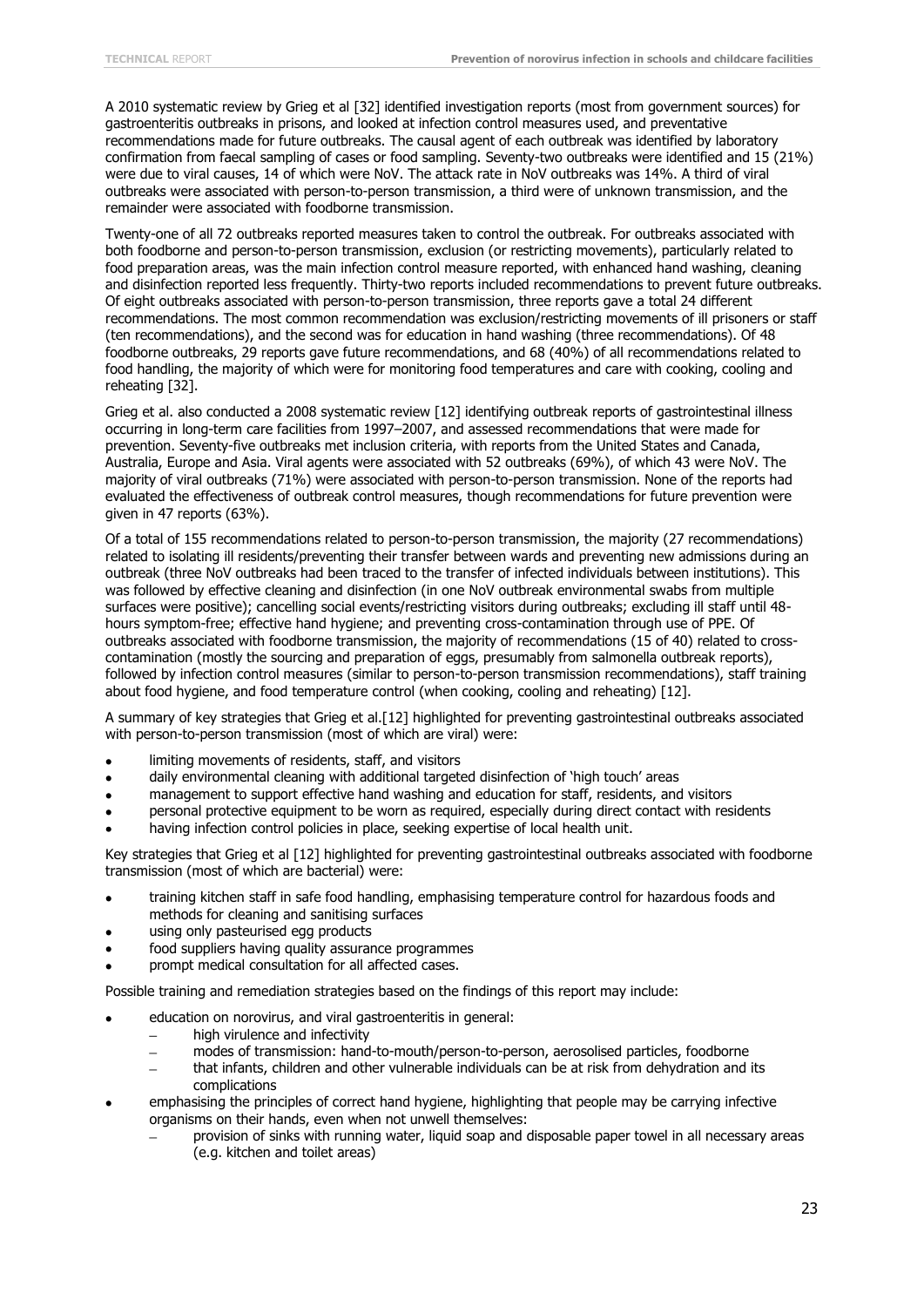- education on when to wash hands
- hand washing needs to be of adequate duration (at least 15–20 seconds)
- need to apply adequate soap to all hand surfaces
- need to dry hands thoroughly using disposable towel
	- ≥70% ethanol may be used as an adjunct between hand washes, but is not a substitute
- emphasising the need for immediate exclusion of all individuals with diarrhoea and vomiting, both children and staff, until symptom-free for 48 hours:
	- clear written policies given to parents/guardians to enhance compliance
	- staff sick policies that do not compel staff to return to work early
	- emphasising the need for adequate environmental cleaning and disinfection:
		- a schedule of when and where to clean, signed and dated when performed
		- adequate provision of appropriate materials, e.g. detergent, cleaning equipment, gloves and other PPE, effective disinfectants
		- appropriate methods of cleaning, including separate equipment used for different areas (e.g. colour coded by area), and appropriate cleaning, drying and storing, or disposing, of equipment after use
		- how to manage spillage of body fluids, including appropriate use of PPE (e.g. need to wash hands)
		- disinfectant use: initial detergent and water cleaning to remove soiling, followed by disinfection with 1 000ppm sodium hypochlorite solution as the current standard
- education for all catering staff in hand hygiene, correct food safety, storing, handling and preparation, in keeping with HACCP.
- ensuring that schools have the necessary resources and information to prevent and manage future outbreaks; this may involve an outbreak response plan that facilitates early recognition and implementation of infection control measures, and outlines responsibilities for collection of relevant information and communication to public health authorities.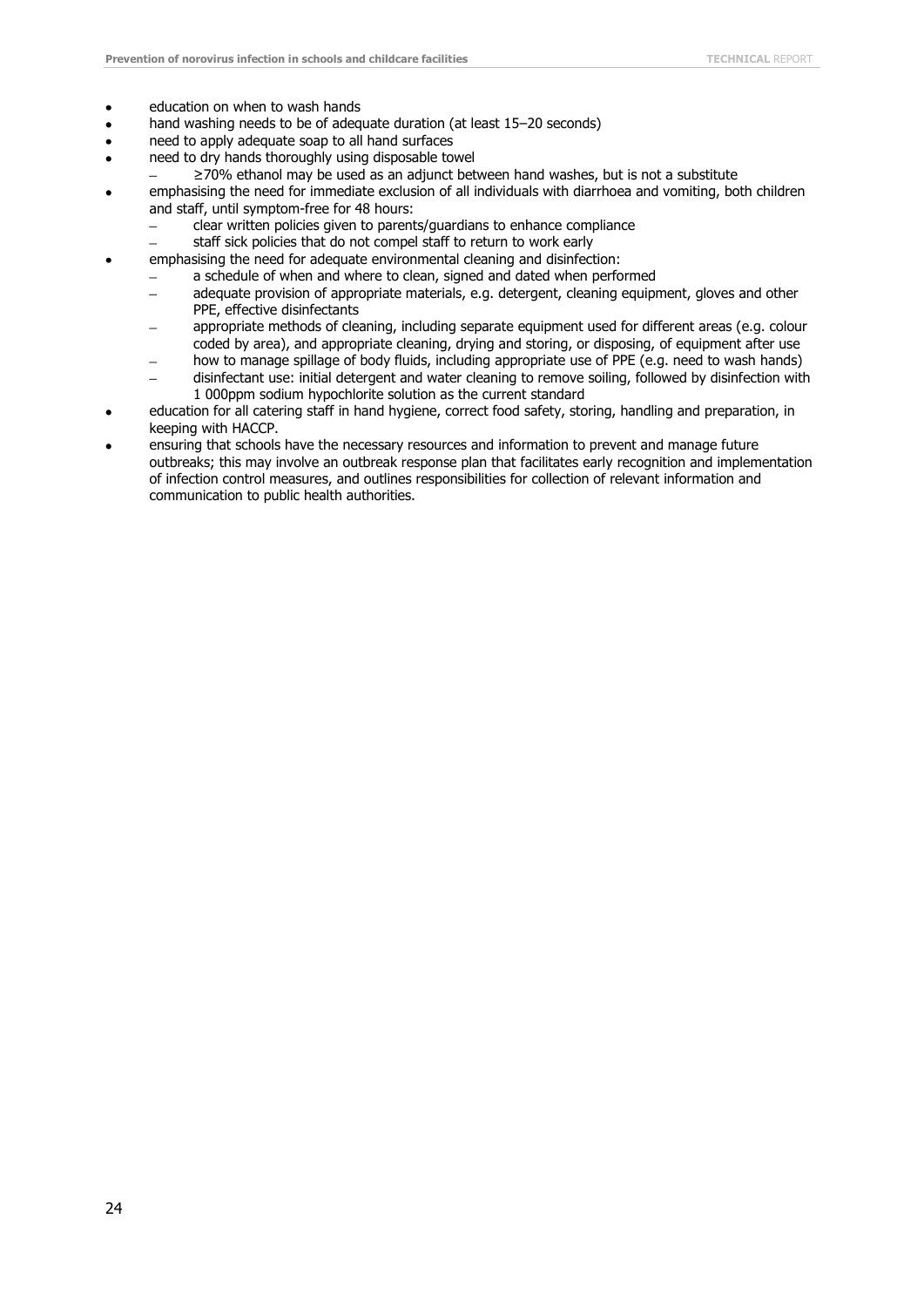## <span id="page-29-0"></span>**Public consultation**

A public consultation on this technical report was opened on the ECDC's website from 12 July to 31 August 2012. Information about the public consultation was broadly communicated to stakeholders.

In total, 15 contributions were received of which two were from public authorities, one from industry and twelve from individuals.

Most of the material submitted was relevant, contained specific comments and provided references to peerreviewed scientific literature. Each submission was carefully considered by ECDC's experts. The document has been revised to take account of the relevant comments and the structure of the document has been updated reflecting these changes.

## <span id="page-29-1"></span>**Unresolved issues/open questions**

There are unresolved issues surrounding the infectivity of norovirus, principally the role of asymptomatic carriage and prolonged post-symptomatic shedding and its possible association to immunity and certain histo-blood groups, which raise questions of whether the period of exclusion is sufficient, particularly for food handlers. Also, specific to childcare settings, this report raises other research questions related to the planning and design of facilities for children:

- How effective are hands-free taps and soap dispensers in school toilets at minimising spread?
- What is the appropriate number of sinks and toilets to have in a childcare facility, by size?
- What is the optimal duration of hand washing, e.g. 10–60 seconds?
- In child bathrooms, in order to avoid hot water exposure, should there be mixer taps or cold-water-only taps? Is cold water equivalent to warm water in preventing the spread of infection?
- How effective are interventions to educate children about correct hand washing procedure, hygiene and spread of infection, e.g. notices/posters in school toilets, educational sessions?
- How effective are health promotion interventions targeting children and parents?
- Does the removal of alcohol hand gel from schools reduce infection or transmission? Should it have restricted use only, e.g. when on recreational trips?
- Outside of the outbreak situation should any disinfectant (and at what strength) be used for environmental cleaning? That is, are consensus recommendations that detergent-and-water-only cleaning is sufficient correct? Or should disinfectant have restricted use, e.g. to toilets and visibly-soiled areas?
- What is the optimal frequency of cleaning toilets, kitchens and other frequently-contacted surfaces?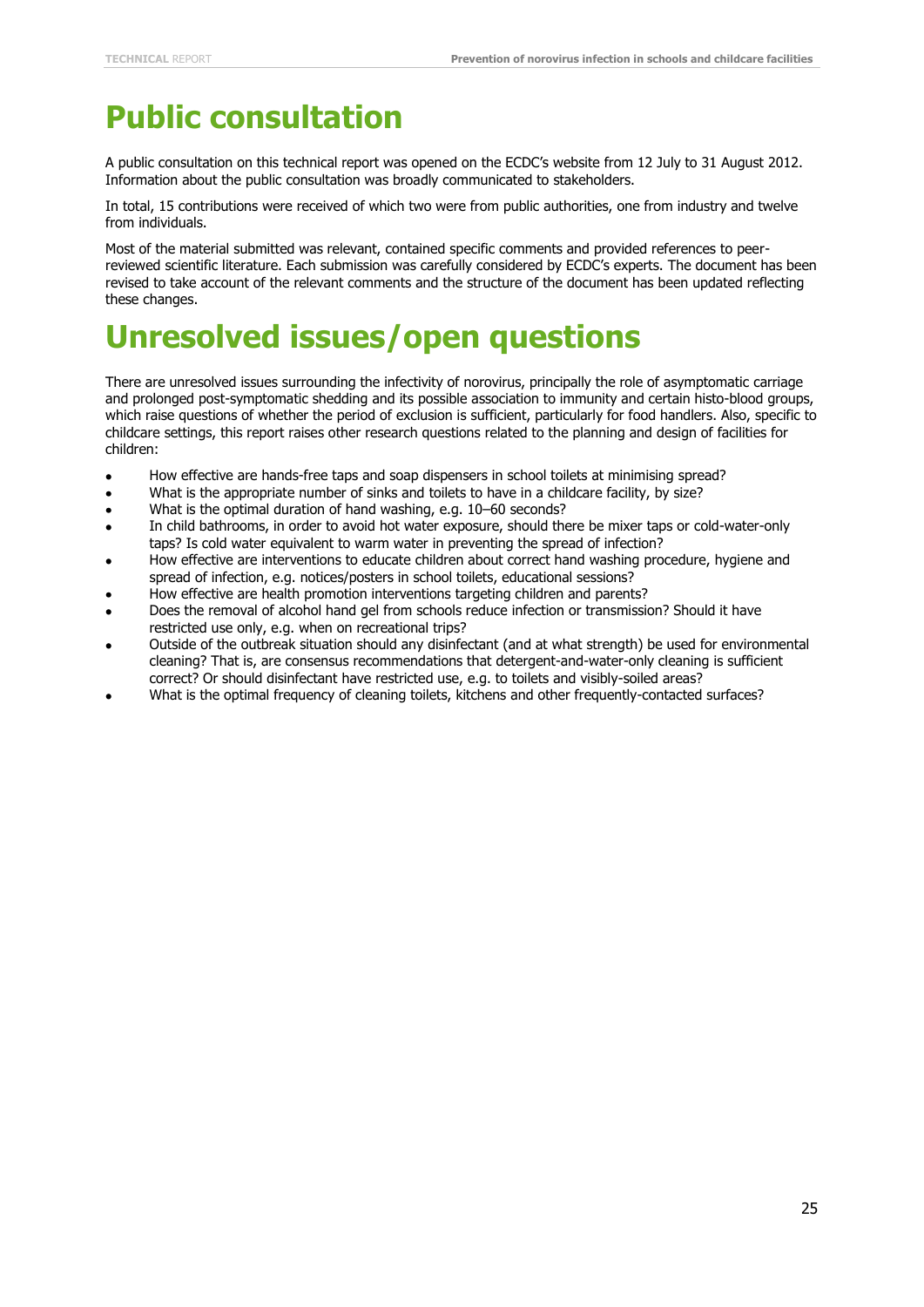## <span id="page-30-0"></span>**References**

- 1. Department of Health and Ageing. Guidelines for the public health management of gastroenteritis outbreaks due to norovirus or suspected viral agents in Australia. Canberra ACT: Australian Government; 2010. Available from: http://www.health.gov.au/internet/publications/publishing.nsf/Content/cda-cdna-norovirus.html
- 2. Division of Viral Diseases, National Center for Immunization and Respiratory Diseases, Centers for Disease Control and Prevention. Updated norovirus outbreak management and disease prevention guidelines. MMWR Recomm.Rep. 2011;60(RR-3):1-18.
- 3. Hansen S, Stamm-Balderjahn S, Zuschneid I, Behnke M, Ruden H, Vonberg RP, et al. Closure of medical departments during nosocomial outbreaks: data from a systematic analysis of the literature. J Hosp Infect. 2007;65(4):348–53.
- 4. Health Protection Agency Hospital Outbreak Reporting Scheme. Weekly update of norovirus activity. Report date: 19 September 2011. London: Health Protection Agency; 2011. Available from: [http://www.hpa.org.uk/web/HPAwebFile/HPAweb\\_C/1287143931777.](http://www.hpa.org.uk/web/HPAwebFile/HPAweb_C/1287143931777)
- 5. Kroneman A, Vennema H, Harris J, Reuter G, von Bonsdorff C, Hedlund K, et al. Increase in norovirus activity reported in Europe. Euro Surveill. 2006;11(50).
- 6. Patel MM, Widdowson MA, Glass RI, Akazawa K, Vinje J, Parashar UD. Systematic literature review of role of noroviruses in sporadic gastroenteritis. Emerg Infect Dis. 2008;14(8):1224–31.
- 7. Phillips G, Tam CC, Rodrigues LC, Lopman B, Phillips G, Tam CC, et al. Prevalence and characteristics of asymptomatic norovirus infection in the community in England. Epidemiol Infect. 2010;138(10):1454–8.
- 8. Health Protection Scotland. Infection Prevention and Control in Childcare Settings (Day Care and Childminding Settings). Glasgow: Health Protection Scotland; 22-2-2011. Available from: [http://www.documents.hps.scot.nhs.uk/hai/infection-control/guidelines/infection-prevention-control-child care.pdf.](http://www.documents.hps.scot.nhs.uk/hai/infection-control/guidelines/infection-prevention-control-childcare.pdf)
- 9. National Health and Medical Research Council. Staying Healthy in Child Care Preventing infectious diseases in child care - Fourth Edition. Canberra ACT: Australian Government; 2006. Available from: [http://www.nhmrc.gov.au/\\_files\\_nhmrc/file/publications/synopses/ch43.pdf.](http://www.nhmrc.gov.au/_files_nhmrc/file/publications/synopses/ch43.pdf)
- 10. WHO. WHO Guidelines on hand hygiene in health care. Geneva: World Health Organization; 2009. Available from: [http://whqlibdoc.who.int/publications/2009/9789241597906\\_eng.pdf.](http://whqlibdoc.who.int/publications/2009/9789241597906_eng.pdf)
- 11. Ejemot RI, Ehiri JE, Meremikwu MM, Critchley JA. Hand washing for preventing diarrhoea. Cochrane Database Syst Rev. 2008;(1):CD004265.
- 12. Greig JD, Lee MB. Enteric outbreaks in long-term care facilities and recommendations for prevention: a review. Epidemiol Infect. 2009;137(2):145–55.
- 13. NHS Plus, Royal College of Physicians, Faculty of Occupational Medicine. Infected food handlers: occupational aspects of management. A national guideline. London: Royal College of Physicians; 2008. Available from: http://www.nhsplus.nhs.uk/providers/images/library/files/guidelines/InfectedFood Guidelines.pdf.
- 14. WHO. Foodborne disease outbreaks: Guidelines for investigation and control. Geneva: World Health Organization; 2008. Available from: [http://whqlibdoc.who.int/publications/2008/9789241547222\\_eng.pdf.](http://whqlibdoc.who.int/publications/2008/9789241547222_eng.pdf)
- 15. Lyman W, Walsh J, Kotch J, Weber D, Gunn E, Vinje J. Prospective study of etiologic agents of acute gastroenteritis outbreaks in child care center. J Pediatr. 2009;154:253–7.
- 16. Norovirus Working Group. Guidance for the management of norovirus infection on cruise ships. London: Health Protection Agency, 2011. Available from: http://www.hpa.org.uk/web/HPAwebFile/HPAweb C/1206520183347.
- 17. Phillips G, Tam CC, Conti S, Rodrigues LC, Brown D, Iturriza-Gomara M, et al. Community incidence of norovirusassociated infectious intestinal disease in England: improved estimates using viral load for norovirus diagnosis. Am J Epidemiol. 2010;171(9):1014–22.
- 18. Phillips G, Lopman B, Tam CC, Iturriza-Gomara M, Brown D, Gray J. Diagnosing norovirus-associated infectious intestinal disease using viral load. BMC Infect.Dis. 2009;9:63.
- 19. Hedberg CW, Palazzi-Churas KL, Radke VJ, Selman CA, Tauxe RV. The use of clinical profiles in the investigation of foodborne outbreaks in restaurants: United States, 1982–1997. Epidemiol Infect. 2008;136(1):65–72.
- 20. Boxman IL, Verhoef L, Dijkman R, Hagele G, Te Loeke NA, Koopmans M, et al. Year-Round Prevalence of Norovirus in the Environment of Catering Companies without a Recently Reported Outbreak of Gastroenteritis. Appl Environ Microbiol. 2011;77(9):2968–74.
- 21. Kroneman A, Harris J, Vennema H, Duzier E, van Duynhoven Y, Gray J, et al. Data quality of 5 years of central norovirus outbreak reporting in the European network for food-borne viruses. J Public Health. 2008;30:82–90.
- 22. Verhoef L, Kouyos RD, Vennema H, Kroneman A, Siebenga J, van PW, et al. An integrated approach to identifying international foodborne norovirus outbreaks. Emerg Infect Dis. 2011;17(3):412–8.